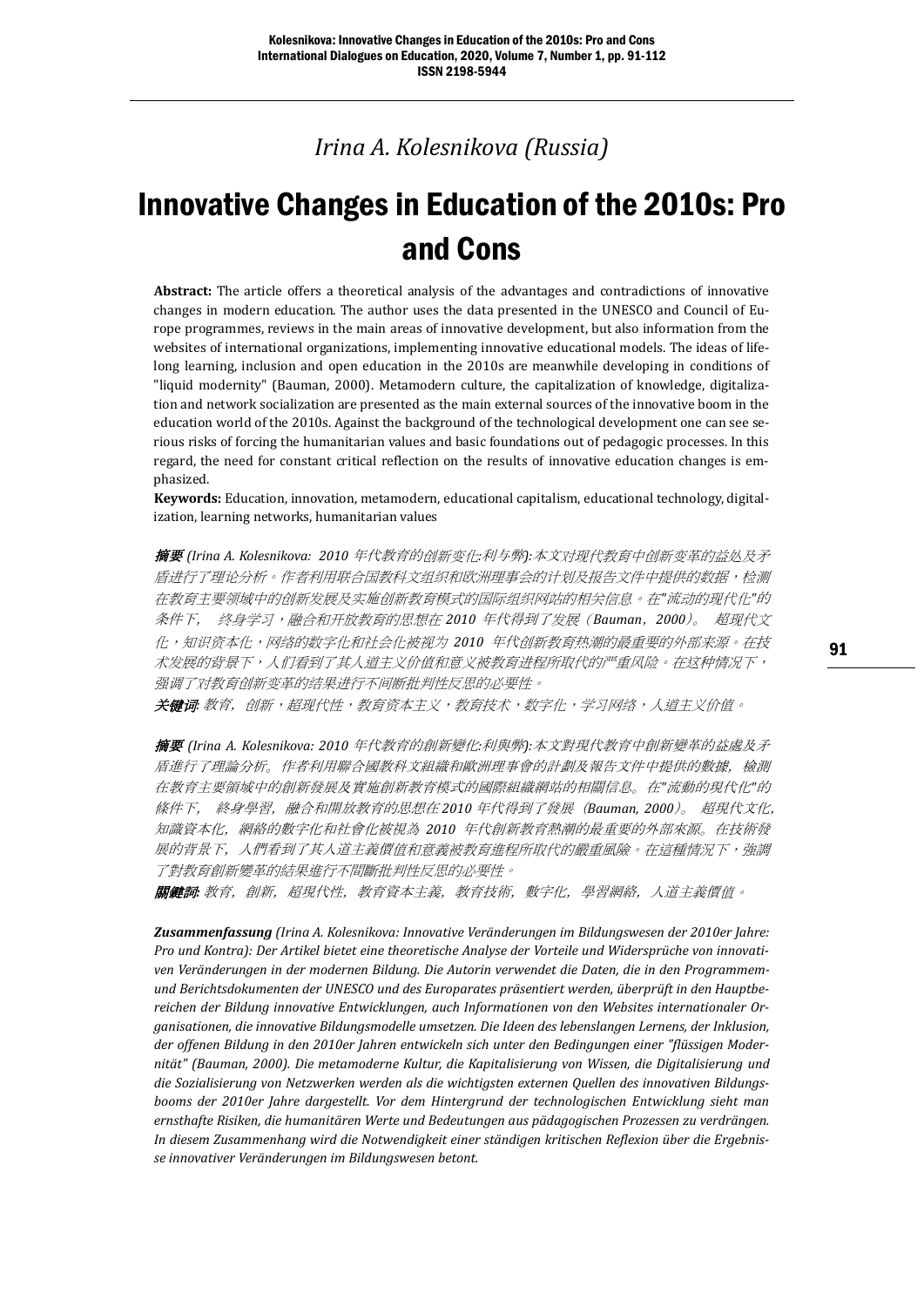*Schlüsselwörter: Bildung, Innovation, Metamodernität, Bildungskapitalismus, Bildungstechnologie, Digitalisierung, Lernnetzwerke, humanitäre Werte*

*Резюме (Колесникова Ирина А.: Инновационные изменения в образовании 2010-х: pro et contra): В статье дан теоретический анализ преимуществ и противоречий инновационных изменений в современном образовательном пространстве. Автор использует данные, представленные в программных и отчетных документах ЮНЕСКО и Совета Европы, теоретические обзоры по основным направлениям инновационного развития образования, а также информацию с сайтов международных организаций, внедряющих инновационные образовательные модели. Идеи непрерывного обучения, инклюзии, открытого образования продолжают развиваться в новых условиях «текучей современности» (З.Бауман). Культура эпохи метамодерна, капитализация знаний, цифровизация и сетевая социализация становятся основными внешними источниками инновационного бума в образовании 2010-х годов. В статье анализируются основные направления трансформации практики обучения с их плюсами и минусами. Подчёркивается, что стремительное развитие цифровых технологий обучения и социальных сетей сопровождается рисками вытеснения гуманитарных ценностей и смыслов из педагогических процессов. В связи с этим подчеркивается необходимость постоянного критического осмысления результатов инновационных изменений в образовании.*

*Ключевые слова: образование, инновации, метамодернизм, академический капитализм, образовательные технологии, цифровизация, учебные сети, гуманитарные ценности*

### Introduction

According to Professor Donald Clark, in the last decade there were as many changes in education as in the previous thousand years (Clark, 2012). Currently in the educational space both existing innovative trends and completely new ones are represented. Some of them are ambiguous and even contradictory in their pedagogical and socio-cultural consequences. *Lifelong education* remains relevant (Conceptual Evolution, 2011). The documents of the European summits proclaim it as the main political programme of civil society, social cohesion and employment. Lifelong learning became one of the key topics of the World Education Forum held in May 2015 in the Republic of Korea. The UN member states adopted the Sustainable Development Goals, according to which it is planned by 2030 to reduce the negative indicators to "zero" by parameters: i.e. hunger, poverty and AIDS, the discrimination of women and children (Transforming our world, 2015). An important role in this is assigned to education. On the way to the learning society, there is a tendency to expand the spacetime of the continuing education by attributing its beginning to an earlier age point, by involving older people in various types of education and developing non-formal and informal education practices. The popular McLuhan slogan "The world - is a global village" has now been supplemented with the following theses "The One World Schoolhouse" (Salmon Khan) and the call: "Want to live learn to learn!" (Manifest…, 2015).

The important step in a common terminological base for formal education design was taken by the International Standard Classification of Education adopted by UNESCO. Here education is presented from zero (pre-school education) to eighth (doctoral studies or its equivalent) level (ISCED, 2011). The practice of multi-level training is permanently improving, as well as the access to higher education for student groups poorly represented in this learning segment. Around the world different forms of *inclusive education* are developing. The history of its evolution and the current state are presented in the 2020 GEM Report: inclusion and education (Inclusion and Education, 2020). The academic pedagogical community is searching for principles and procedures to recognize learning outcomes obtained through non-formal or informal learning. Very important is the activity of international non-governmental organizations whose mission is an improvement of the world through lifelong education and its humanization. Two examples are the work of the Swiss Nonprofit Private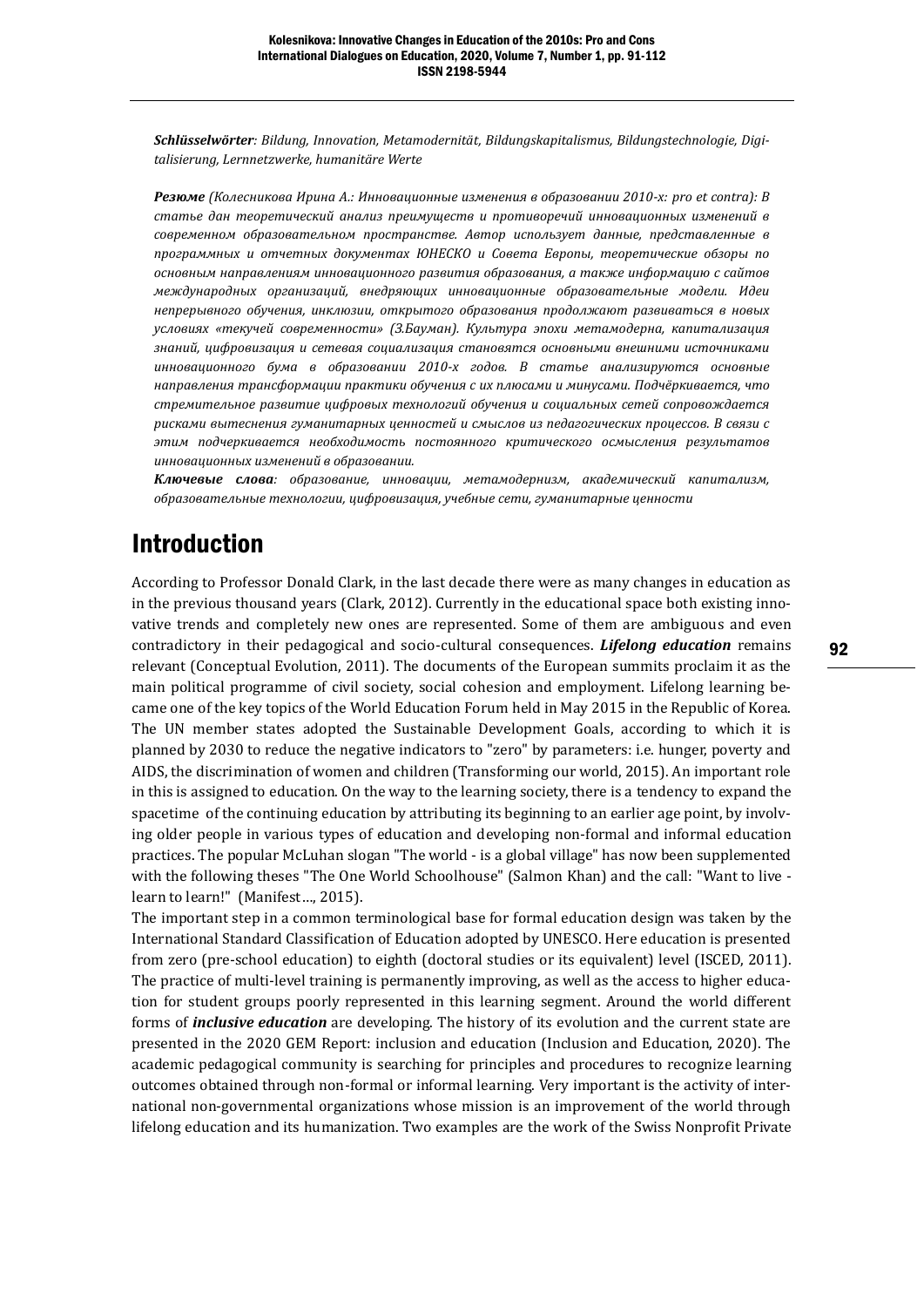Educational Foundation "International Baccalaureate" (IB site), or The International Academy for the Humanization of Education (Golz, 2012; Golz, Graumann, & Whybra, 2019).

Against the background of total digitalization, the concept of lifelong education is being transformed. The chronicle of the IT revolution is presented in detail in the work of Professor B. Karryev (Karryev, 2016). Thanks to PC and ICT humankind has real technical prerequisites for the realization of Y.A. Komensky's idea "to teach everyone everything." Education has stepped over the temporal and spatial barrier of classrooms, pushing out the boundaries between people, countries and knowledge areas. Digital technologies bizarrely integrate with traditional forms of learning. In the global information space new forms of open education have appeared. Among them there are different online learning activities. For example, on YouTube learning channel one can find educational playlists with video and "tutorials" on various subjects and topics, including maths, science, music and foreign languages. Materials offered by educational projects like Khan Academy, TED-Ed, Crash Course and Coding Train, are much demanded around the world.

*Open education* became one of the most important democratic achievements at the turn of the 20th and 21st centuries. It provided academic and professional mobility, access to general and higher education for new student contingents and equality of education in different countries. An important consequence of such openness is *the internationalization of an education space* manifested in various forms of pedagogical knowledge and an exchange of best educational practices, but also in the development of transnational and cross-border education.

These processes are accompanied by the creation of common standards, agreements, general requirements for the educational and training systems. For example, in 2016 a new edition of *International Standards ISTE* appeared as a framework for innovation in education (ISTE, 2016). It offers most general requirements in five areas: students, teachers, supervisors, computer science teachers and educational technologies. Emphasis for all categories is put on digital citizenship, the thinking properties which ensure the implementation of systemic changes and team collaboration. When compiling ISTE standards, the experience of teachers from dozens of countries was used, so they can be adapted to the needs of education in any region of the world.

The international documents on education development strategy offer several *new groups of educational goals*:

- Adaptation to life in modern, complex and democratic societies.
- Coordination of the results of school and university education with the requirements of employers.
- Acquisition of universal competencies in the field of innovation and creativity
- Development of the ability to cooperate in training and work.
- Providing various types of mobility geographical, professional, intellectual and emotional.
- Personal development based on a wide knowledge base.
- The ability to learn during a life.

But nowadays the historical background of educational space development is changing drastically. In the 2010s, the development of existing educational trends continued under the new conditions. A rapid change in the spatiotemporal context of public life with the rethinking of the basic categories "time", "space", "information", "energy" led to the transformation of educational realities and their theoretical interpretations.

### *What is the novelty of our time?*

The fundamental novelty of our time is reflected in the concepts of *the metamodern*, *digimodernism* (Kirby, 2009) and "*liquid modernity*" (Bauman, 2000). These concepts are associated with the properties of complexity, variability, uncertainty. The culture of the metamodern era contains a desire for oscillation (Turner, 2011) "between…a modern enthusiasm and a postmodern irony, between hope and melancholy, between naivety and knowingness, empathy and apathy, unity and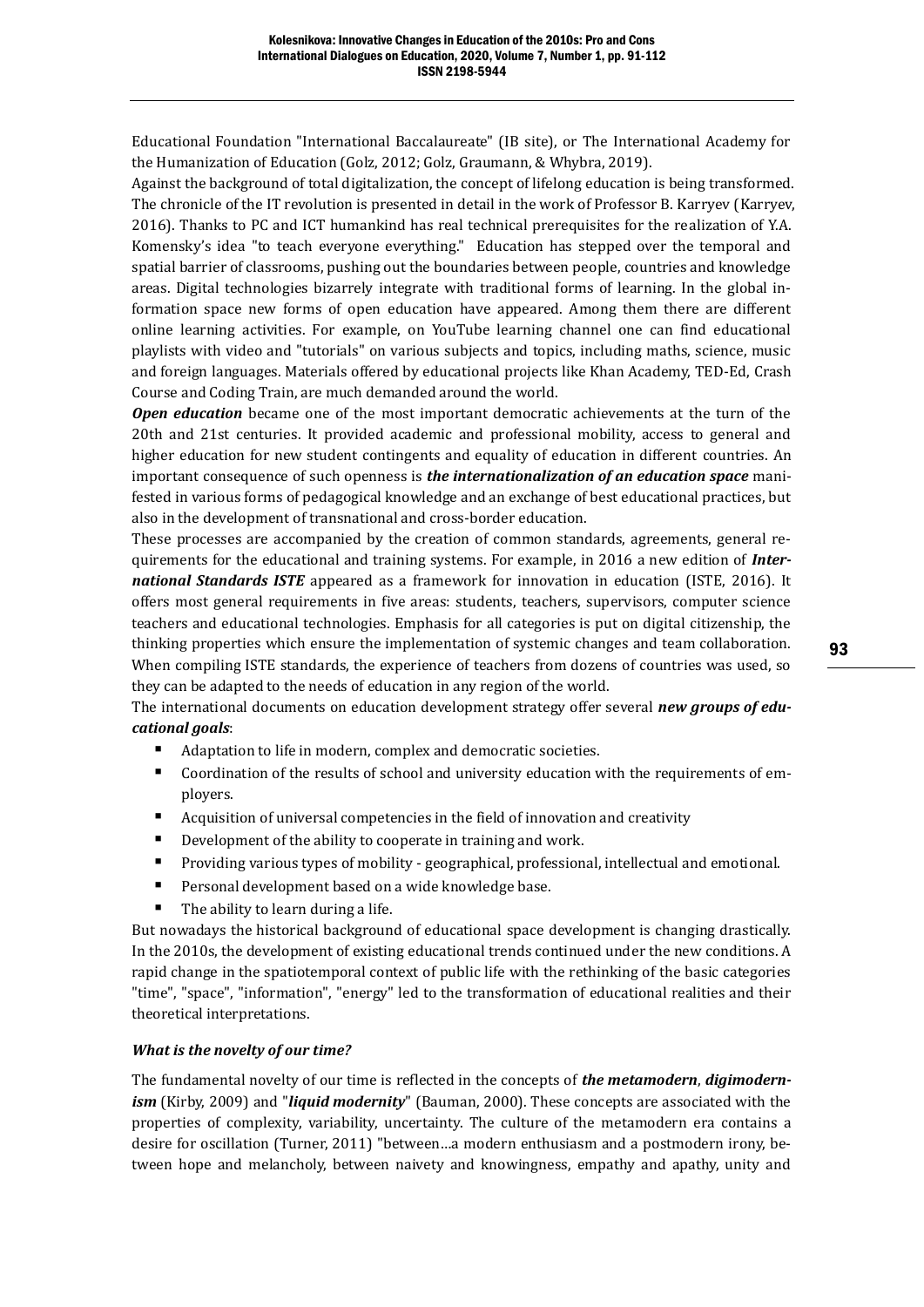plurality, totality and fragmentation, purity and ambiguity" (Vermeulen and Van den Akker, 2010). In such oscillation, the possibility of pivotal changes is laid. In modern pedagogical consciousness there is also oscillation: from humanistic educational models of the 19th-20th centuries to global digitalization, robotization, student chipization or a self-learning process. At the intersection of ideas, concepts and paradigms differ in their nature, innovations are born. Here adjoin the "hasty culture" of megalopolis schools (as the Singapore Teaching Practice) and the rural "culture of slow learning" (e.g. "barefoot schools"). Digital technologies are woven into archaic forms of education. There is an opportunity to teach religion on the Internet using modern computer technology. Robots become full members of university departments. A lot of things happen that yesterday seemed paradox. A wide panorama of views on educational diversity and its innovative development can be found in Lisa Chesser's article (Chesser, 2013).

For thousands of years, educational institutions remained the guardians of cultural traditions and they were distinguished by constancy and conservatism. But in the third millennium the world for the first time in history faces permanent non-linear and non-directional changes, taking place in the "space of flows" as it was defined by Spanish sociologist M. Castells. 'Liquid Modernity' (the metaphor of the Polish-British sociologist Z. Bauman) is also associated with the concept of flow. A modern pedagogical reality can be classified as one of liquid cultural and psychological phenomena. Its "liquidity" manifests itself in:

- Rapid change of educational standards, norms and requirements
- Blurring teaching and learning objectives
- Uncertainty of the content of education
- Transformation of the teacher professional position
- Avalanche-like growth of innovations in education
- Latent transformation of the nature of knowledge and learning.

A liquid is a physical property denoting the ability to flow and take the shape given from the outside. Basing on physical analogy, let us try to analyze what is "eroding" millennium-old foundations of educational institutions, forcing them to quickly fit into new organizational and pedagogical forms set from the outside. Among the main sources of external "pressure" in the second decade of the 21st century there are: further capitalization of knowledge; total life digitalization and an innovative technological boom. If we analyze these sources of fundamental changes in education, we find a number of pros and cons.

### *Educational (Academic) Capitalism*

After in the mid-1990s the World Trade Organization listed education in the services sector, it began to be interpreted in terms of demand and consumption. The concept of "human capital" is widely used in pedagogical works. In the 2010s, the transferring of market methods to solving educational problems continued to expand. In the new phase of capitalism (cognitive capitalism) a "general intellect" became the source of surplus value. Knowledge is regarded as a means of accelerating economic growth and increasing competitiveness. Various forms of extracting "cognitive power" from people lead to the exploitation of the mind (Peters, 2009 and Peters and Bulut, 2011). This is accompanied by the emergence of concepts of educational (or academic) capitalism and *an entrepreneurial university.*

In the logic of cognitive capitalism information is perceived as intellectual raw materials. Cognition (including the educational process) turns into a kind of labour activity (with digital performance into digital work) (Foray, 2000). Educational institutions are called upon to supply students with the necessary raw materials and "tools" for their processing. Data on the cognitive potential of a person and his ability to learn become a commodity in the acquisition of which elite educational institutions and employers are interested. Within the global educational market, a plurality of decisions on the provision of information and educational services to the population is allowed. Until

94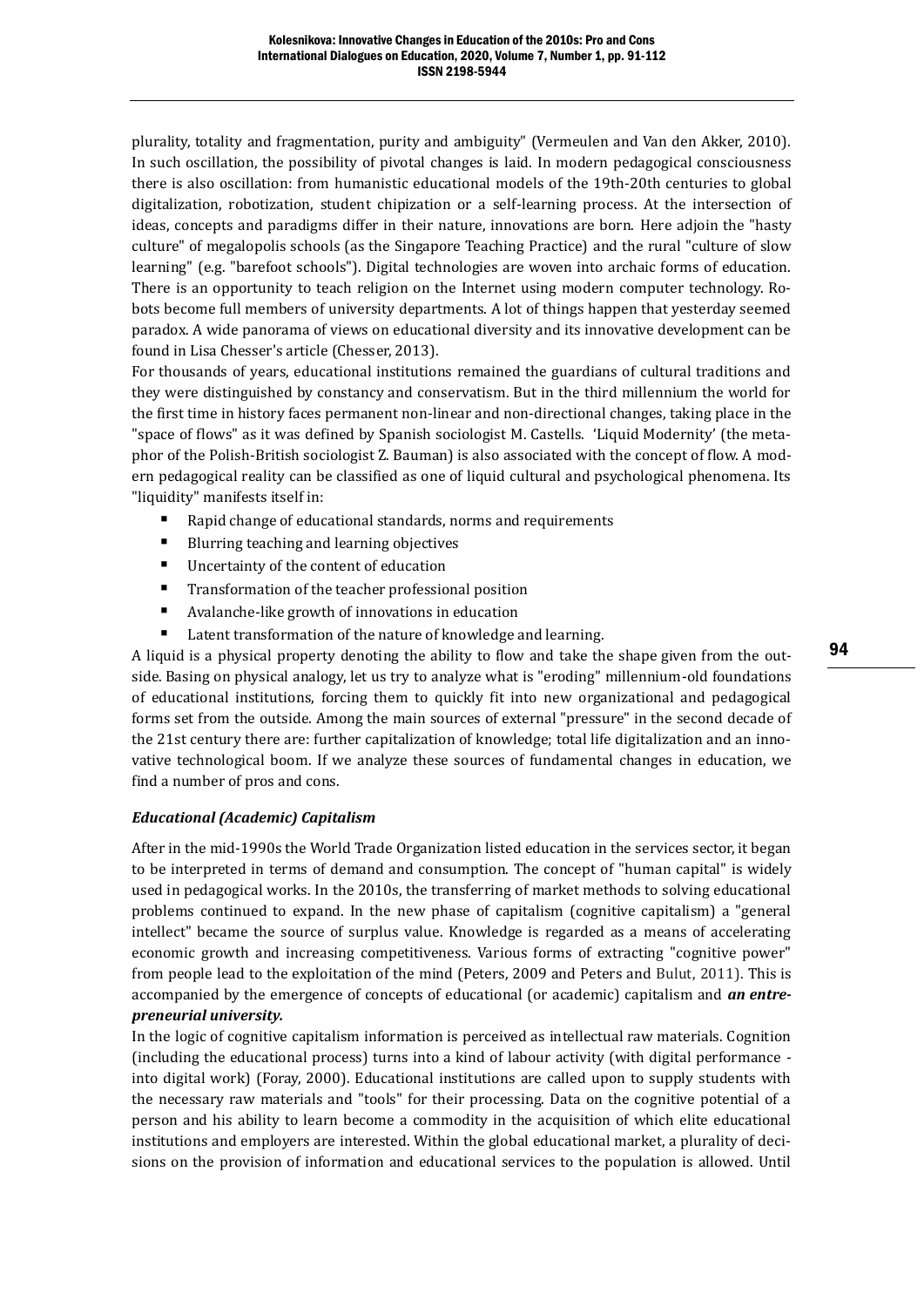recently, in the field of education software, an organization of the learning process or design development served as a commodity. But now education is interpreted not only as a service, but as a profitable investment in the future (of a person, corporation, etc.), and the criterion for the value of specific knowledge is the possibility of its conversion into promotion in the labour market or life success. The pedagogical publications use the concepts of investment choice, ROI (return on investment) and ROR (rate of return) - a financial coefficient that illustrates the level of profitability or loss-making of training, taking into account the investments made in it. The signs of the new economic system also are clearly visible at the level of educational practice transformation.

Cognitive capitalism features in the educational system look like this, highlighted by the French economist Yann Moulier-Boutang (see italics in the text):

- *The complex work turns into simple one*. The learning process is simplified as it is converted to digital forms and test control options; also due to the use of comics, animations, etc.
- Action fragmentation in accordance with the concept of reducing training time. This feature corresponds to the transition from a long educational discourse and fundamental courses to mini-learning (mini-lectures, applied short-term courses, educational blogs)
- *Transition to small-scale production of "niche" products and services with increasing uncertainty in demand*. A manifestation of this property was: the orientation of education to labour market dynamics and the specific requirements of employers; use of the idea of "orientation towards the consumer" in the content and methods of training; the formation of an extensive market for writing and selling ready-made academic texts "on order" for all education levels.
- *A product differentiation through its quality and innovativeness.* A dissemination of innovations becomes an indispensable criterion in assessing the quality of the teachers and educational institutions' activities. (Moulier-Boutang, 2012).

The strategic intangible assets of cognitive capitalism, says Dominic Foray, professor at the Lausanne Federal Polytechnic School, include: *flexibility* as the ability to adapt to market changes, and a *brand* that is associated with the specificity and quality of a product presented by publicity. These signs are also present in the modern education system as mechanisms of its transformation. To verify this, just go to the "branded" sites of the world's leading educational institutions or specific countries and regions.

Professor Michael A. Peters interprets the specifics of "educational capitalism" as the gigantic enterprise – the centre of economic knowledge, where all improvements are based on economic theories and technological innovations (Peters, 2009). Modern universities are seen as the driving economic growth force due to the accumulation of knowledge. It is believed that their role in economic development is largely based on the commercialization of scientific research. Activities focused on entrepreneurship include industrial research on a contract basis, intellectual property commercialization, paid continuing education programmes, the rental of premises for exhibitions or conferences, etc.

A new direction in the university's activities was given by the so-called "*third mission*" - a strategy focused on the development of lifelong education for different strata of the population, the transfer of technology and innovation and involvement in social life. In the wave of academic capitalism universities and schools are learning to earn money on their own, as well as raise funds for the development of science and education on the basis of patronage and endowment.

Against the background of the active introduction of economic and technological innovations, pedagogical meanings are to be gradually supplanted from school and university life. According to the inspirer of many international socio-pedagogical projects, Dr. Alan Bruce, modern educational institutions are forced to exist in an environment where alternative views are limited by the power of the market and its endless cycles of consumption.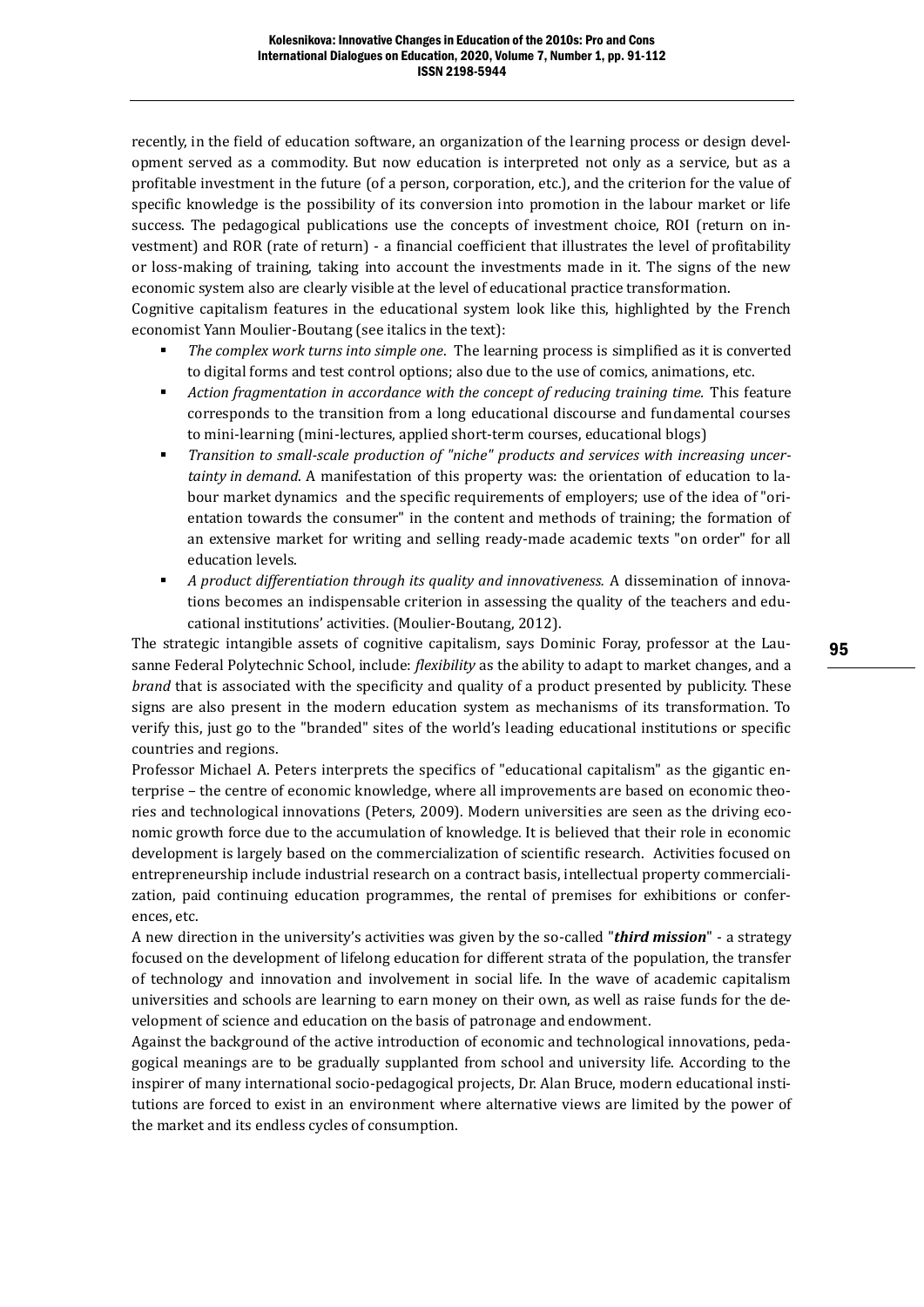An academic science serving the cognitive economy is step by step losing its unique intellectual specificity. Universities, distinguished for centuries by the freedom of scientific thought, are forced to adapt to market fluctuations, changes in public opinion and the political situation. Scientific research is increasingly limited to the project frames of an applied and custom-made nature. Z. Bauman convincingly shows with numerous examples how in this situation, university teachers turn into "a tool" with one or another consumer value (Bauman, & Donskis, 2013, pp.131-168). Even in studies confirming that modern students retain the "intangible" personal benefits of higher education, such concepts as investment and acquired goods appear.

So, the past decade has shown that the transfer of the cognitive capitalism realities to the field of education, in addition to the development of its new socio-economic functions, lead to some *negative consequences*. Among them are:

- *The pragmatization of educational goals*
- *Displacement of a fundamental university science not oriented to momentary economic benefits to the background*
- *Distribution of "precocious" products which Z. Bauman wittily calls "academic fast food" at all levels of education*
- *New society stratification on the basis of the presence / absence of access to educational information adequate to the modern world complexity*
- Expansion of the sale market for the products of intellectual labour and "academic ghostwrit*ing" (Kolesnikova, 2017)*
- *Market thinking cultivation in the academic environment.*

All this testifies to the decline of the era of the Humboldt higher education model, with its demand for academic freedoms and the independence of university studies from ideological, economic and political influences.

### *EdTech and Digital Revolution in Education*

The information culture of the second half of the 20th century in the third millennium is being transformed into a digital one. To indicate the specifics of this period, Alan Kirby introduces the concept of "digimodernism" (Kirby, 2009). Computerization combined with digitalization creates fundamentally new technologies and forms of learning. The possibility of the rapid overcoming of geographical expanses and borders in search of knowledge, contributes to the development of academic mobility and scientific / educational nomadism. In the past two decades, the development of education has largely been determined by the concept of EdTech.

Ralph Müller-Iselt is the author of "*The Digital Revolution in Education. A Radical Change in Learning and How We Can Design It*". His analysis of extensive international material shows the changes in the learning system under the influence of digital resources (Müller-Eiselt and Dräger, 2015). Among directions of change there are:

**a)** *New types of educational spaces and environments* (for peer-to-peer training, tutor support, escape classroom etc.

- **b)** *New sources and carriers of educational information*:
	- Open content (OER, MOOC, open licenses, educational channels, YouTube -videos)
	- **Electronic libraries**
	- Cloud educational systems and Internet services (Web 3.0)
	- Virtual narrative in VR systems

**c)** *New management systems:*

- Automated systems for educational management
- Student electronic portfolios
- Personal electronic accounts

**d)** *Wearable Technologies.*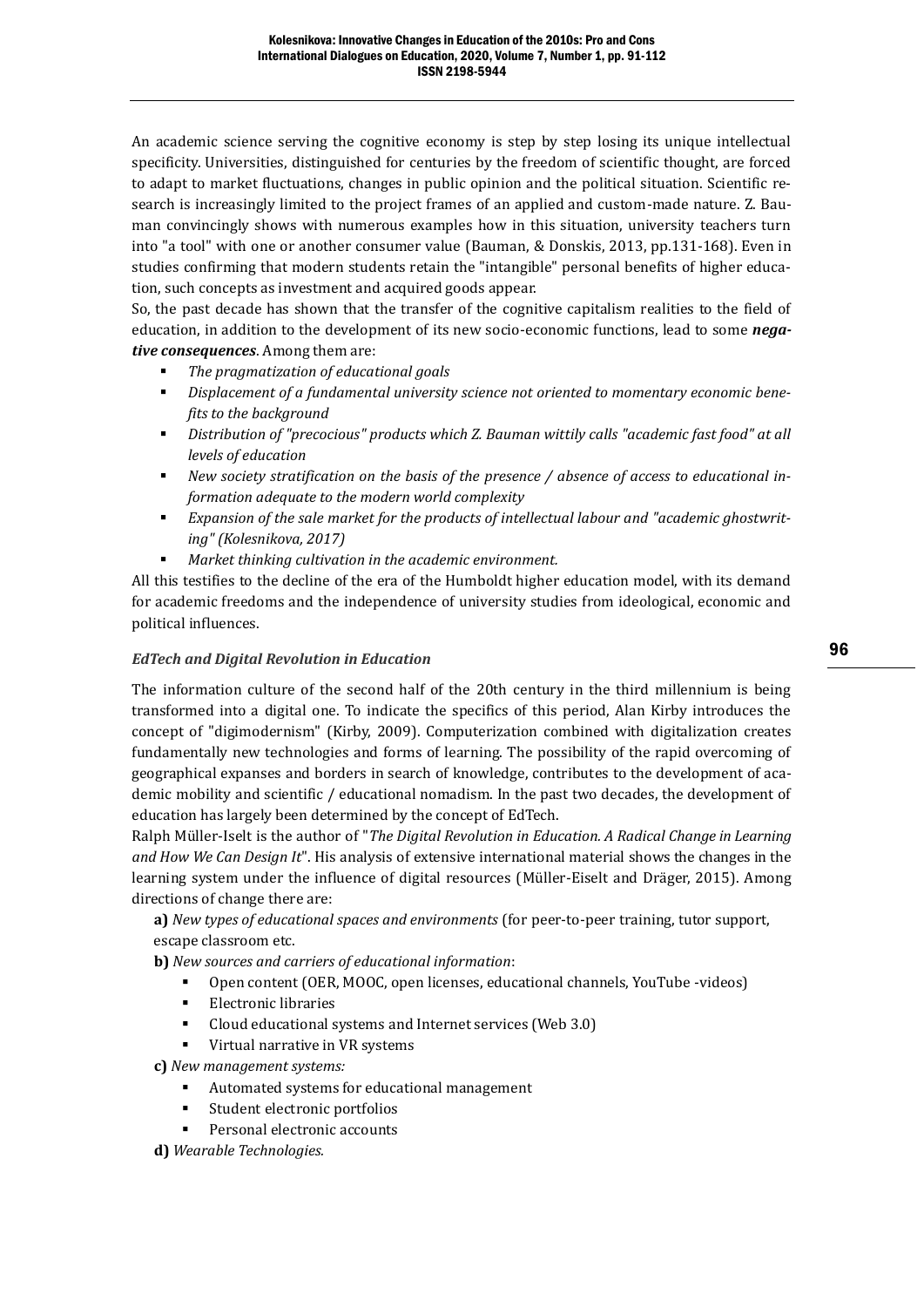A comprehensive analysis of digital technologies and their impact on 21st century students is provided in the OECD series of working papers (Graafland, 2018, also Tiven, Marjorie, & Fuchs, 2018). Let's dwell in more detail on innovative pedagogical potential and possible risks of the most important digital resources.

### *Augmented Reality, Mixed Reality and Virtual Reality*

The use of AR, MR and VR in education can be regarded as the development of the principle of visual instruction on a fundamentally new technological basis; as an educational strategy of virtual immersion; as a way to create innovative environments for pedagogical interaction and to a realvirtual continuum design. The ability to create own 3D virtual worlds in the learning process by using AR, MR and VR, contributes to the development of creativity at any age. In the training system virtual simulators create the illusion of being in an unfamiliar working environment or empathizing with a client, etc (Christou, 2010 and Fourtané, 2019). In a number of countries, the practice of virtual training of children with mental development problems is emerging. Students with autism or sensory integration problems get a chance to adapt to an unfamiliar environment.

### *Artificial Intelligence*

At the Gothenburg Summit (2017), the European Commission's report on the state of the European educational space and the plan for the development of digital skills and competencies using artificial intelligence were presented. Emphasis was placed on:

- Effective use of digital technology for teaching and learning
- Digital competencies and skills development for the digital transformation of society
- Improving the quality of education through foresight based on Big Data.

At the ELForum 2017 conference, it was said that the use of AI will mainly concern routine pedagogical processes: increasing the adaptation level, motivation and student support; monitoring their emotional, physical and moral state. In 2018, Ilkka Tuomi from Institute for Advanced Technology Research (Finland) presented an analytical report on the results of AI use in education (Tuomi, 2018). One of the most successful areas was video processing. Classrooms use AI video systems and data from social media and IoT platforms. AI systems are effective in gathering informal evidence of skills, experience and competency from open sources, including social networks and student portfolios. In different countries there are online courses on artificial intelligence. The discipline of AI education is included in school curricula. For example, more than 40 Chinese schools are engaged in a pilot programme in which *SenseTime*, one of the country's largest AI companies, is participating. Last year, China published its first school textbook on AI.

At the same time, the integration of AI in educational processes creates new ethical and regulatory problems. In particular, this concerns the protection of student data and the absence of guarantees that the machine algorithm will not offer an erroneous solution. An important topic is the propaedeutics of a dissocial use of AI. In addition, there is a fear that the introduction of AI without a fundamental review of the essence of education may contribute to the expansion of outdated teaching practices.

### *Robot teachers*

The development of robotics also has its impact on the innovative change in learning practices. According to a UK Government report (Future Jobs, 2010) the list of future professions will include virtual teachers (avatar managers). Today, the reality is the use of bots (programmes based on artificial intelligence) to communicate with students. There are some examples. An artificial intelligence system powered by IBM Watson has been helping Georgia Tech students work on projects under Prof. Jill Watson for six months. At the US Military Academy, Android *Bina48*, together with a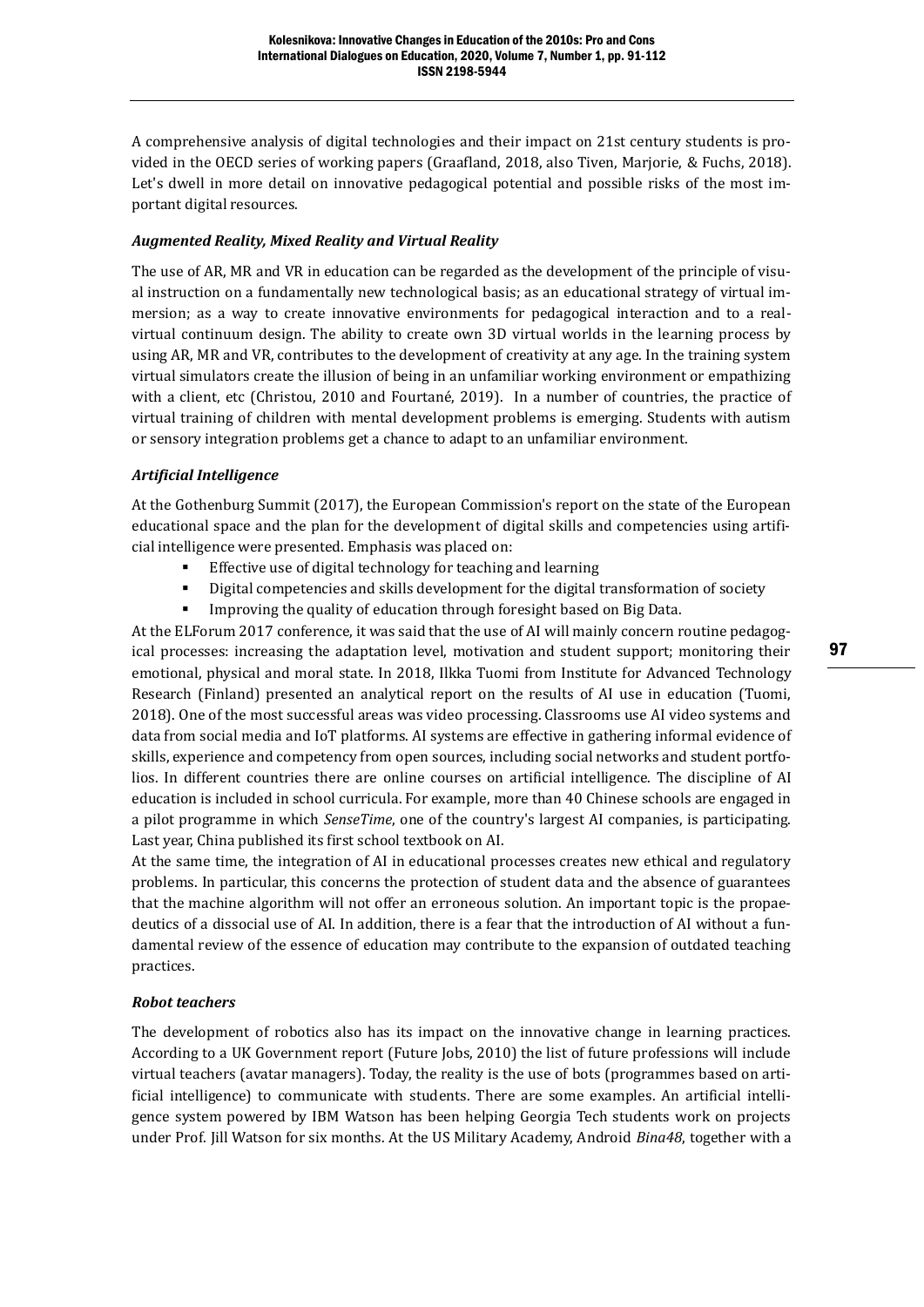real professor, gave a few lectures on the course of moral philosophy, including the topic of AI use in society.

Since February 2015, the post of Deputy Head of the Robotics Department in the Moscow Technological Institute has been occupied by the *Alantim* robot, developed by the Promobot Perm Company. It gives students lectures on robotics, studies people's reactions to robots, and takes part in advising guests and employees of the institute. In South Korea robot English teachers are working with audiences. French robot teacher *Nao Evolution,* with modules for emotionality, autonomy and support for communicating with people, is used in schools and universities around the world etc.

The interaction of students and teachers with AI is a promising sphere of research and investment. But there is a risk of future competition between the "machine" and men/women as teaching professionals. In any case, the harmonization of the capabilities and functions of human and artificial intelligence is necessary.

#### *Big Data*

In the last decade, the ability to work with huge arrays of information was technologically realized. The collection and Big Data processing are used to increase the efficiency of management and increase competitiveness, including in education and training. Two points associated with Big Data use seem especially significant for the development of education and pedagogical thought in the next decade. The first concerns the speed of the mass introduction of innovations in the educational field. The second opens up prospects for optimizing the individual educational path.

The technological revolution is accompanied by the emergence of international initiatives related to the study and dissemination of educational innovations. Such as the *Edutopia* network, *for example*, a resource funded by the George Lucas Educational Foundation which looks for the best lifelong learning strategies and practices. There is a unique experience in digital representation of *the Global Learning Landscape* by the analytical firm HolonIQ, working on the taxonomy of educational innovation (Global Learning Landscape, 2020). This organization is building, investing and mapping educational innovation, working with entrepreneurs, educators, institutions, and governments around the world. More than 50,000 educational organizations were analyzed: 500,000 applications, the work of millions of schools, colleges and universities. As well as a huge amount of data on educational startups, technologies, deals, research, patents, etc. Open access to successful educational initiatives creates unique opportunities for cooperation, removes barriers to the spread of innovation, allowing analysis of trends within and between innovation clusters.

But in the "era of hacking humans" there are some serious risks in Big Data use by the education system. The Big Data technologies permit obtaining a complete "educational profile" of a particular person by using global networks information on educational requests through test assignments, social networks and blogs and site preferences, thereafter to build an educational trajectory, taking into account personal information about the student. Experts in the field of the psychometrics of online learning believe that student behaviour data in the virtual learning environment provides more information about the content and level of their knowledge than traditional test results. Fundamentally new is the idea of moving from grades that record past educational achievements to assessing future opportunities and the level of training. Computer programmes capable of recommending a student's personal training programme on the basis of Big Data, have already been created. They can predict with a high degree of probability (over 90%) whether the student will successfully complete a particular programme before he/she starts their studies. Also, there is a technological prospect of tracking the student's emotional state in order to provide an appropriate psychological background for learning. With the possibility of the total manipulation of the construction of an educational trajectory, and to a certain extent, of a professional and life path, any idea of the educational independence of a person in a network space becomes illusory.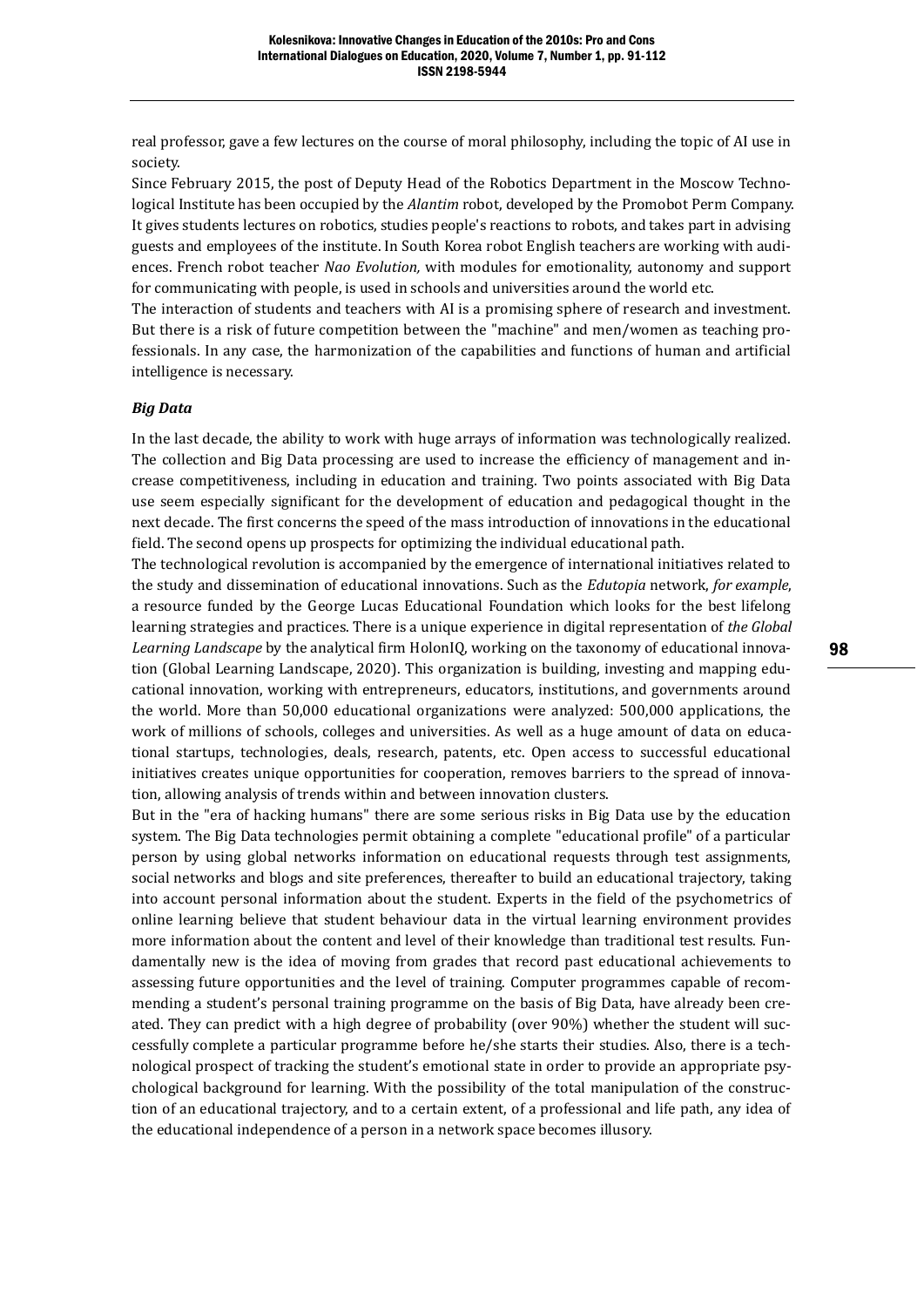#### *Blockchain in Educational System*

However, block storage of data avoids the manipulation of certificates, diplomas, scientific papers and articles due to their unconditional verification. For scientists, researchers, teachers and students - this is an opportunity to safely present in the public domain and maintain authorship of works and to receive information about current developments in any field. For the first time in the educational system, the blockchain technology was officially applied at the University of Nicosia in 2017 in order to simplify the search and storage of documents on specialization: diplomas, certificates, etc. There also Bitcoin was first accepted for training payment.

The European Commission dealt with introducing blockchain into the education system. It initiated a study of the benefits, risks, possible problems, and the feasibility of its application at different levels of education (schools, colleges, universities, postgraduate education). The results are described in detail in the report "Blockchain in Education", which shows the possibilities of this technology for changing institutional standards and expanding the students' capabilities (Grech, & Camilleri, 2017).

The analysis revealed eight areas of application of the blockchain in the training system:

- 1. To protect certificates
- 2. To verify multi-stage accreditation
- 3. For automatic recognition and transfer of educational loans
- 4. As a passport for lifelong learning
- 5. To track intellectual property and to reward the re-use of this property
- 6. To receive payments from students
- 7. For financing with blockchain in the form of vouchers
- 8. To identify students within an educational organization.

### *Internet of Things (IoT)*

According to Cisco analysts, by 2009 the number of different devices connected to the global network exceeded the number of global population and spawned a new reality called the Internet of Things (IoT). A rapid spread of "epistemic things" which change a person (primarily PCs and gadgets) fosters revolution in the learning system. The range of IoT use in the training system is quite large. These are ID cards for students, electronic diaries, interactive whiteboards, virtual classrooms, robot teachers, cameras that broadcast lectures online, electronic bracelets to control attendance, biometric bracelets that measure "student engagement", sensors that monitor students' brain activity, " smart "desks with a touch screen for teamwork. This list is constantly expanding.

A separate place in it is occupied by messengers installed in phones and PCs. By the end of the second decade, programmes for the online exchange of text, sound and video messages had overtaken social networks in traffic volume. Direct messaging became an organic part of learning, training and professional communication. Now any participant in the educational process can use messengers to create their own channel for "connected learning". Connecting a computer and gadgets arouses the desire to produce and post content for general viewing. This is facilitated by numerous online training programmes for media creativity, blogging, programming, etc.

The use of new models of information changes our way of thinking and communication. The transition from a linear presentation of thought to multidimensional, hyper-text is accompanied by an increase in the speed of information exchange, the emergence of specific network communication languages (texting, tweeting, posting). But where Elon Musk calls mobile phones "brain expanders," the Italian psychiatrist Vittorino Andreoli writes about " mind prostheses," about the danger of having "double brains": a real one and the other "in your pocket," which leads to a split identity (Andreoli, 2019).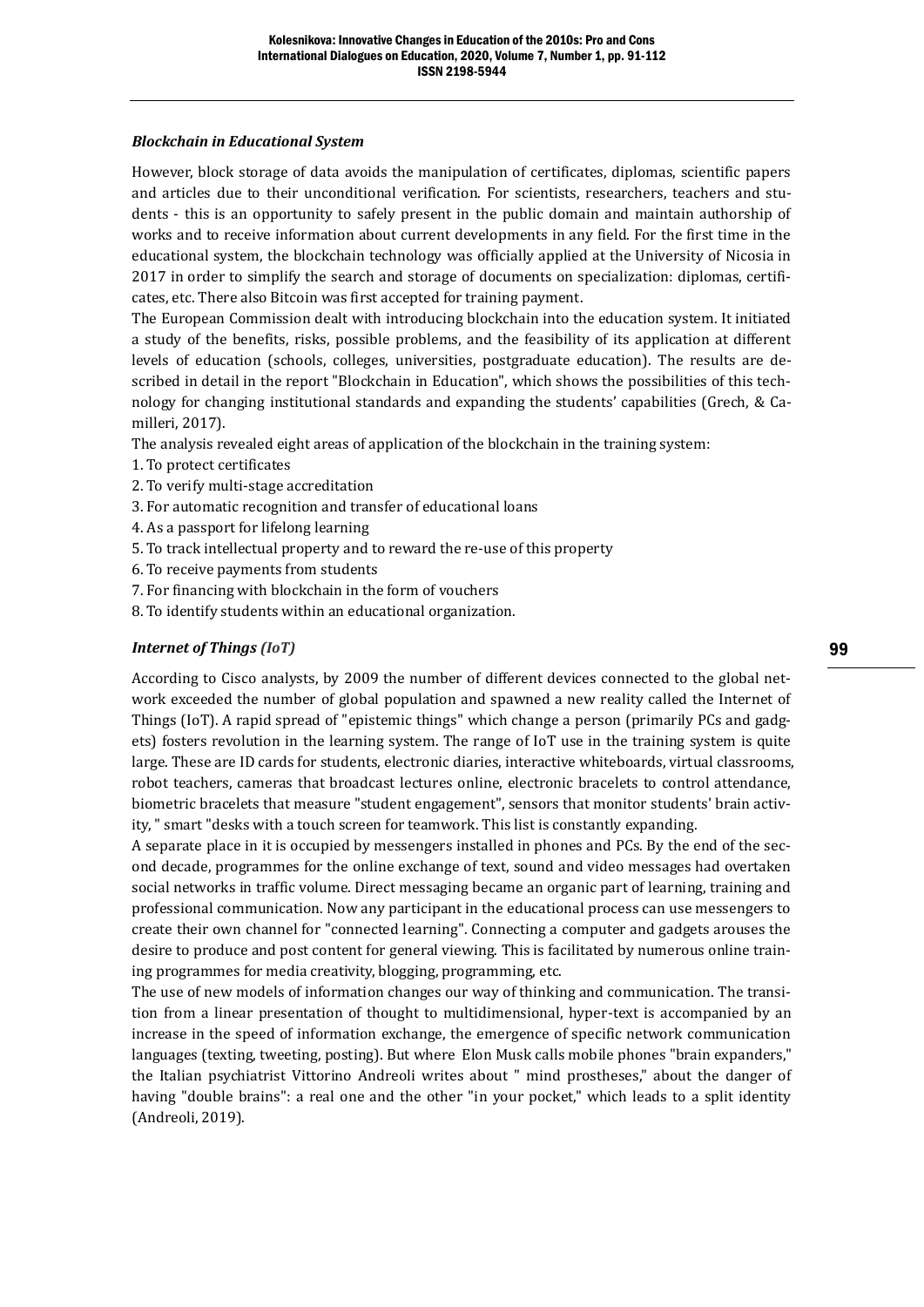#### *Smart-education*

The concept of "smart-education" characterizes flexible learning in an interactive educational environment based on open access to content from around the world. This is not just about new digital technologies, but about a change in the philosophy of education and learning theory in general. New realities give rise to new pedagogical terminology (e-learning, e-school etc.). At the intersection of the psychological, pedagogical, engineering and technical fields, "hybrid" areas emerge, such as cybernetic pedagogy, e-didactics, the psychometrics of learning, ontological engineering in training etc. The smart education system is already partially implemented in many countries, allowing students to move from university to university without re-examination and teachers to develop personalized training programmes. As an example, we refer to the "*Move2Learn, Learn2Move*" initiative funded under the Erasmus + programme for Europeans aged 16 to 19, who are entitled to purchase travel tickets for educational travel to other EU countries.

But the English word "smart" is ambiguous. Among its meanings are not only the adjective "clever" but also the nouns "sadness, pain", the verb "to suffer". Such semantic conjugation is symptomatic. An impartial analysis of the results of global computerization and digitalization of education also reveals their sad side.

### Contradictions and Risks of Learning Technologization

As it turned out, in contrast to the largest technological upheavals in industry caused by innovations, the informatization and digitalization of education does not make fundamental changes in teaching and learning. A. Krol, entrepreneur and founder of the Serendipity University Project draws attention to the fact that almost 100% of educational start-ups are not directly related to the learning process, referring only to logistics and process management:

- Packaging and distribution of educational content
- Providing remote access
- Group work organization and interaction of participants
- Testing
- Learning analytics
- Dating services for students, teachers and tutors
- Provision of media libraries, monetization services, educational marketing, etc.

The French researcher J. Frayssinhes who has analyzed the nature of educational innovations in the digital age, also notes that the modern learning process is more techno-centric than pedagogiccentered (Frayssinhes, 2016/4). In other words, the pedagogical component itself in educational innovations is poorly represented.

OECD states that, despite the fact that billions of dollars are spent on technical support in the world from laptops to tablets, this does not affect the learning outcomes. As international experience shows only 5 - 10% of students are able to independently complete online training. There is no country so far where widespread adoption of computers and the Internet in education has led to improved academic performance. Moreover, against the background of technologicalization and digitalization, the socio-economic gap between students is not narrowing, but growing, as is the financial burden on students. There is one another problem. The mastering of the technical innovations by middle-aged and older teachers is often difficult. Thus, the heterogeneity of the education community with regard to their individual integration into the digital environment still remains. Digital inequality is also observed among peers in different countries, since not all children and adolescents have access to the Internet.

Some problems are associated with the excessive technocratization of educational processes. A number of technological advances which initially seemed to be a competitive advantage, began over time to show their opposite side. It is useful to listen to the voices of philosophers, futurologists and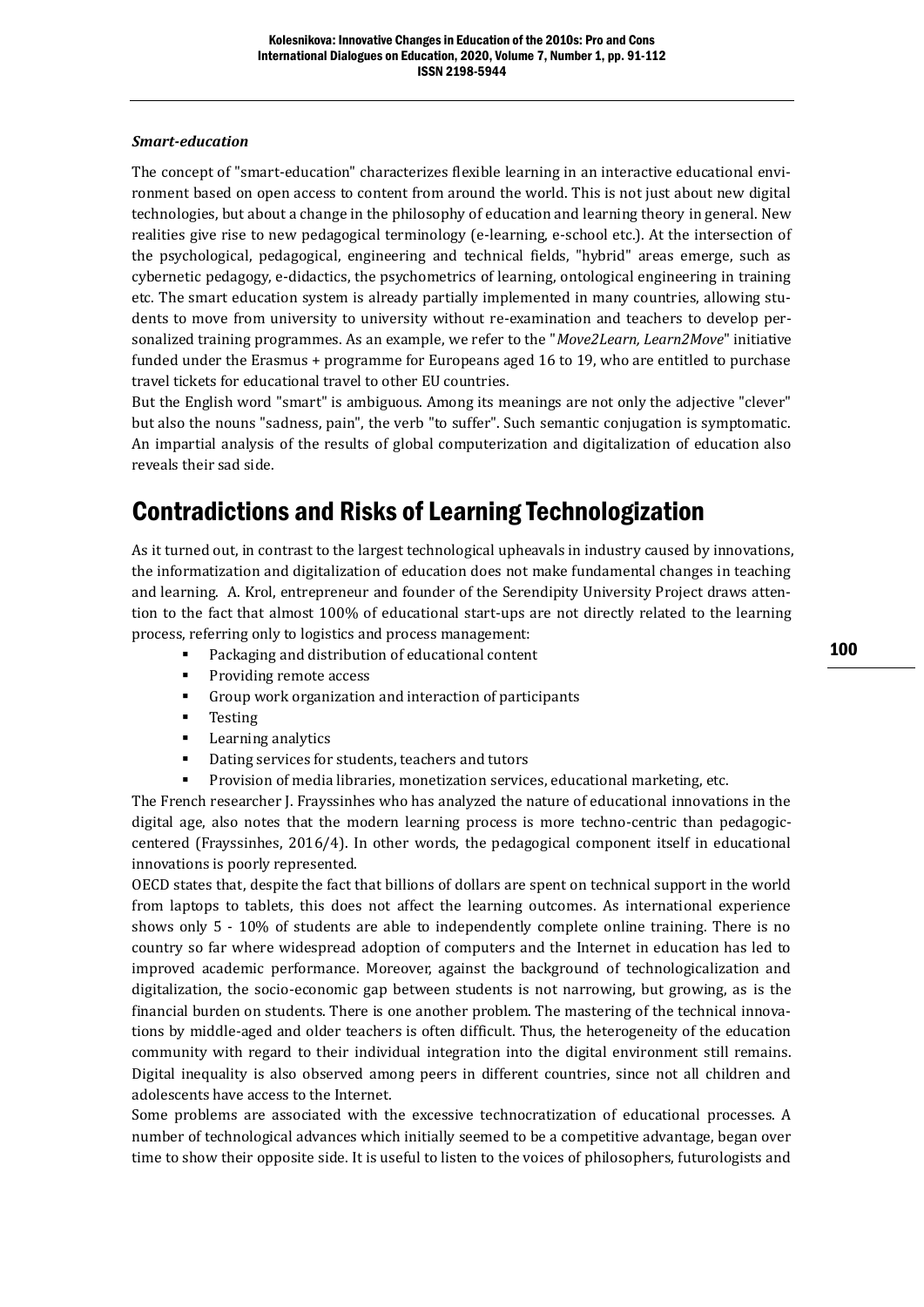psychologists telling us to pay attention to the risks of the intensive digital technology use in the education system.

There is a growing amount of scientific data that digital innovations contradict the neurophysiological nature of personality development. As recent studies show, with prolonged stays inside computer networks, the psycho-physiological parameters of the personality are transformed. Active gadget users undergo some changes in their social interaction, a decrease in emotional intelligence, quality of memory, and the ability to build images of the future. Because of the predominance of clip thinking and the "click-based" way of obtaining information, the ability to solve complex problems is reduced (Carr, 2011).The classical understanding of information as a measure of reducing uncertainty is no longer relevant, as the random accumulation of information uncertainty only increases. At the same time the hyper-informational environment is capable of destructively affecting the personality. Denoting the consequences of such destruction, Russian psychologist A. Kurpatov uses eloquent diagnosis metaphors: "informational obesity", "informational pseudodebility", "digital autism" (Kurpatov, 2020). The psychological implications of modern technologies are analyzed by Romanian researcher M-E. Osiceanu within the fluctuation between 'technofobia' and 'technophilia (Osiceanu, 2015).

British publisher J. Bridle expressed his concern that the promise of a new technologicallysupported enlightenment could turn into its opposite. Using the metaphor "The New Dark Age" he complains that Enlightenment dispelling the darkness of past centuries is unable to help the new generation because "computational thinking" weaned them from real thought (Bridle, 2018). American researcher M. Anderson criticizes "creeping technophilia" in education with its constant innovations. According to him, the "hegemonic discourse of innovation" embracing education justifies the constant and often uncritical adaptation of new technologies (Anderson, 2018). He underlines that only the positive features of technology are fixed in the terminology, but there are no ethically neutral ones. This position is complemented by the thought of J. Bridle "about the ingenuous adoption of technology as a tool neutral to value." He calls for carefully choosing the words used to talk about one or the other technology (Bridle, 2018).

As we see, euphoria from the introduction of technology into the educational process is being replaced by an awareness of its humanitarian consequences. Increasingly, schools and parents in different countries raise the question of the prohibition of the gadgets being used. Also, the use of applications blocking children's access to potentially harmful sites is expanding. But prohibitive measures in this case seem to be ineffective. It may be worth considering internal intellectual and moral barriers. Philosopher M. Epstein introduces the concept of "*techno moral*" to denote the new possibilities of morality arising from the development of science, technology and means of communication (Epstein, 2001). There is a need for: a) special training for the creators and users of digital learning support to take into account its possible risks (physiological, psychological, ethical, etc.); b) educating children towards "digital resilience", c) the monitoring of the humanitarian risks of educational innovations. And these are historically new pedagogical tasks. Partially, the pedagogical community has begun to tackle these tasks. One example is the Digital Citizenship Website, which provides training materials for students, children and technology users to know how to use technologies appropriately [Nine Elements].

### Learning Networks as Innovative Education Space

The 21st century is called the network century. Global networks generate a new type of sociality and social inheritance and replace linear and hierarchical types of interaction with nonlinear discrete ones. In addition, they provide communication "transparency" and increasingly a complexity of social systems. All this means considering learning networks as an innovative information source. In an ever-changing world where the only correct answer is often missing, a person tries to find the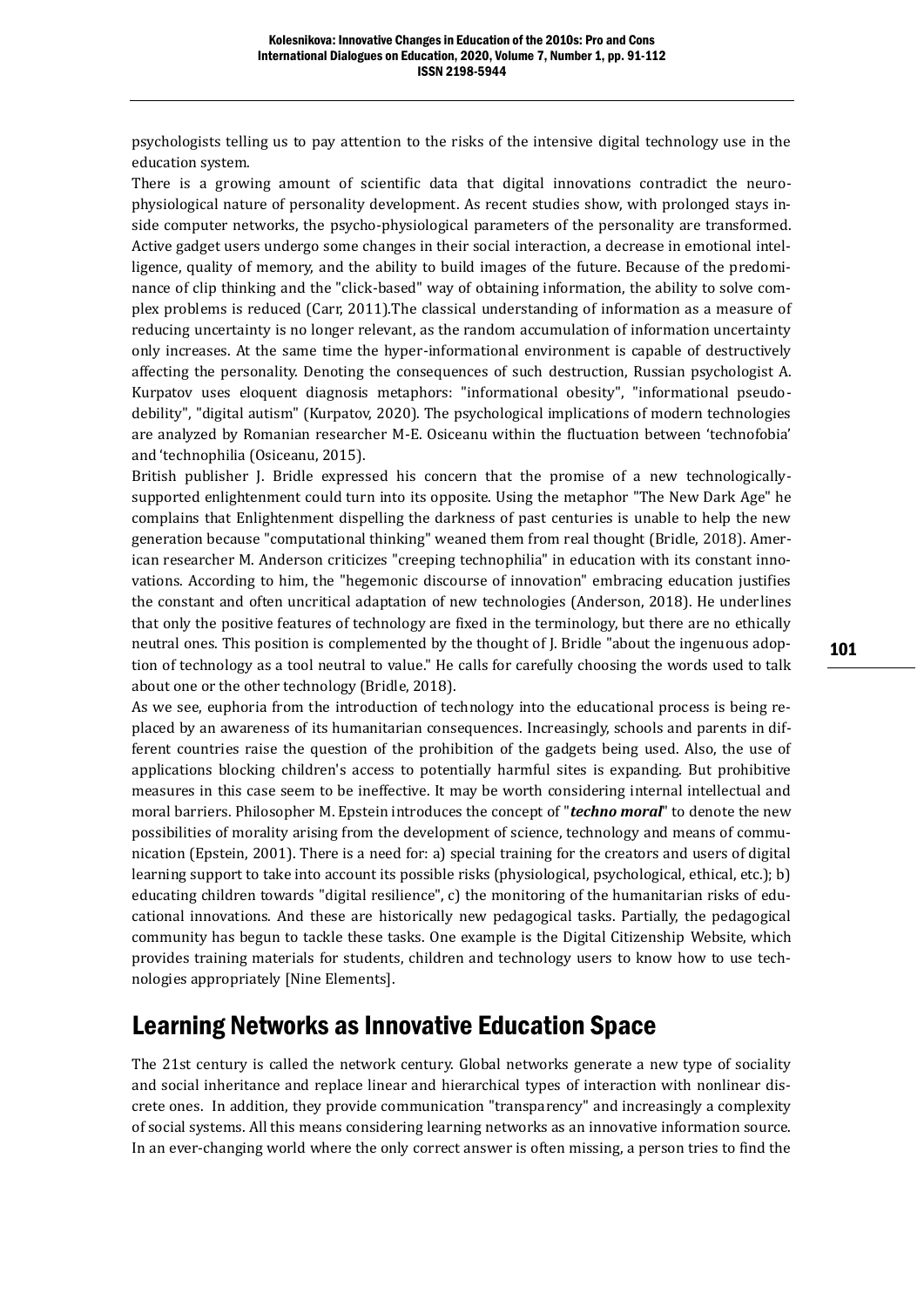necessary knowledge in communities, networks or databases. Global networks fulfill the function of informal learning, providing an answer to any request. As M. Epstein figuratively remarked, "in electronic conciliarity the picture is drawn by the crowd." This phenomenon also was described by D. Cormier in his "Making the community the curriculum" (Cormier, 2018).

Referring to network teaching relationships we must take into account both their technical and moral dimensions. It is network interaction that becomes the catalyst for the destruction of the familiar hierarchy of educational processes due to the effects of participatory interaction and social stigmergy. The old pedagogical tradition of the long-term storage and transfer of socio-cultural experience from older to younger generations is being replaced by the spontaneous creation and appropriation of network information "here and now" with free distribution "upon request". The expansion of network communication takes learning interaction from the reality of educational texts into the reality of communication. In fact, the pedagogical idea of "embedded content" is transferred to the communication system.

But the information which a student finds in the public domain does not always turn into reliable knowledge. The question is about the quality of content obtained through network synergy. Since ancient times, mankind in its scientific research, training or education was guided by the summit achievements of thought and acts represented in the life of outstanding people. The online knowledge is averaged to the simple everyday opinion. In the chaos of net interaction, the original message contexts that determine its meanings and values often disappear. Instead of interest in objective evidence-based knowledge, the importance of personal production and consumption of data is cultivated. This contains the risk of loss of learning content depth and "illusory erudition" demonstration.

#### *Network Learning Theories*

Against the background of the practice of network learning, the discussion does not stop among theorists about the legality of using digital networks for academic education. They search for principles that allow this to be done, ensuring reliability and the scientific nature of network content. The conditions under which network learning is more effective than the classical model are being studied. On the basis of our knowledge about chaos, about complexly organized and self-organizing systems *connectivism* (a theory of learning in digital networks) was formed. In the education model proposed by Dave Cormier the image of a rhizome is used where the knowledge roots are interwoven into a network (Cormier, 2012). In accordance with his thesis: "the best education is one that prepares for uncertainty," these roots can grow from anywhere, in all directions, "to the touch" finding the best options for advancement in a particular context. Another basis for the theoretical justification of the success of training in digital networks appeared in the form of *mathetics*, a new pedagogical direction developing ways of independently organized learning. It is based on transdisciplinary ideas about neuro-pedagogy, meta-cognition, learning styles, self-learning motivation, different types of attention, efficiency and pleasure from learning (Frayssinhes, 2016 -1).

There are some contradictions in joint activities, overlooked by network learning supporters. These contradictions were noted by American programmer Eric S. Raymond (Raymond, 2001), and then later by American writer Nicholas Carr, who analyzed the possibilities and limitations of network cooperation in the production system. According to their observations, it is effective for collecting and grouping information, intensifying the implementation of innovative tasks at the level of processing the source material. But the crowd is not suitable for turning all this into a final innovative product. Here the intellectual impulse from highly knowledgeable people is required.

These above organizational and economic considerations are applicable to the assessment of the effectiveness of network educational cooperation. A network is not a guarantee of obtaining the optimal learning outcome or creating an innovative educational product. Often in network communication, a person deals only with the illusion of involvement, but not real progress in updating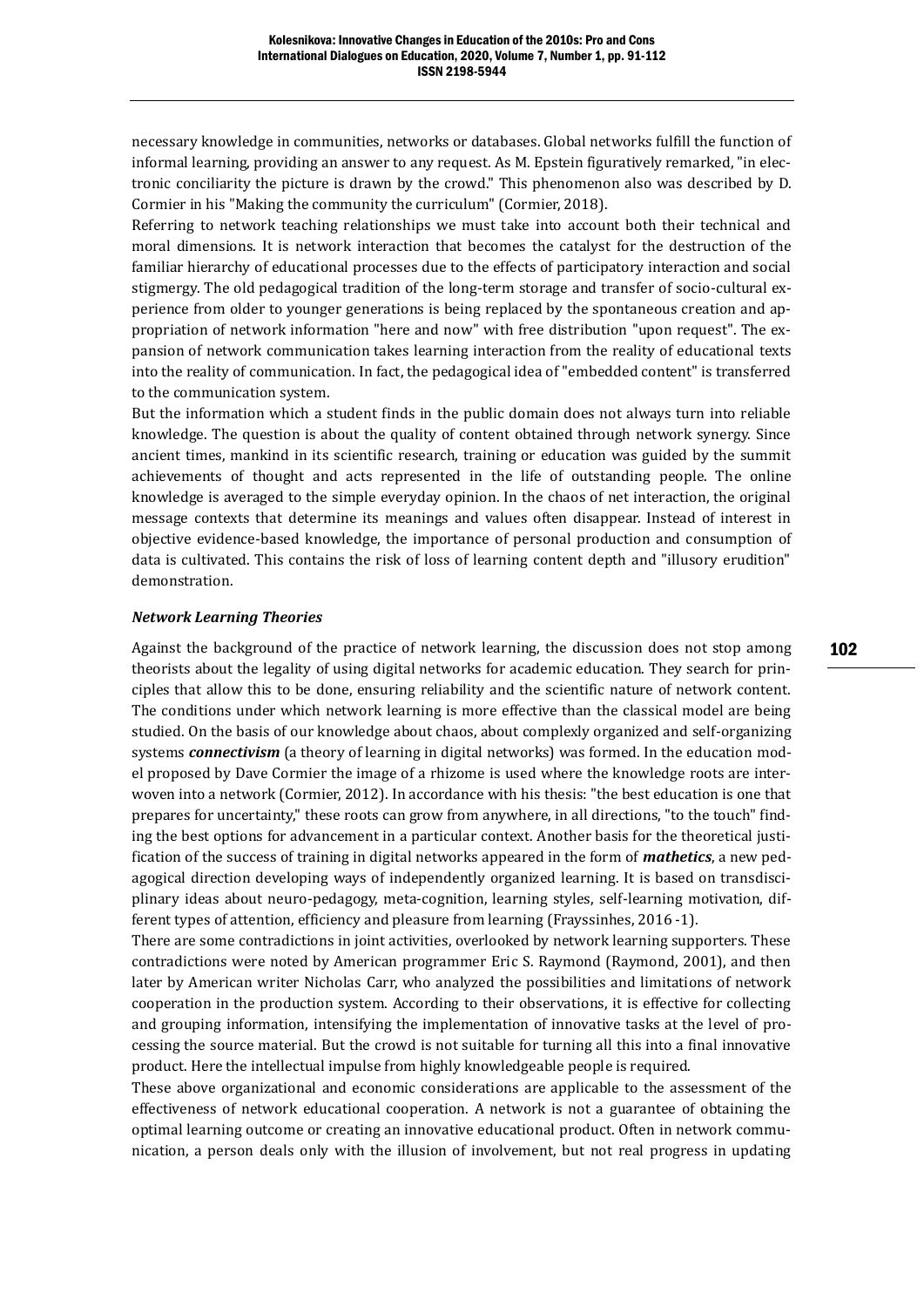knowledge. There is a significant emergence of studies on cognitive entropy as a phenomenon of avalanche-like errors accumulation, and that includes the process of network cognition.

#### *Social and pedagogical cooperation in the network*

Despite the ambiguity of educational results, global networks became a source of quite new types of socio-pedagogical relations. In 2006 - 2010 several books on Wikinomics were published, where it was shown how the use of the principles of open-source software, mass cooperation and peer production provides new ways of communicating and creating values in the global market. It turned out that these economic principles operate in the educational space. Since the end of the first decade of the 21st century, educational structures have been activated in the world based on the principles of peer-to-peer learning, networking and horizontal pooling of resources and knowledge. An example is *Peer-2-Peer University*, a non-profit, online, open-learning community funded by the Hewlett and Shuttleworth Foundations. Education here is based on crowd-sourcing. Self-organizing training materials (texts, images, videos) are posted and discussed in chat rooms. The DIY principle has become the foundation for the Edupunk movement with its negative attitude towards the commercialization of instruction. The "Edupank Manifest" appeared in 2010, proclaiming: "*Be hypertextual and multilinear, heterogeneous and heterodox. Think of yourself as a part of a collective work* " (Manifesto EduPunk, 2010).

Informal learning in its network forms is increasing constantly. Besides the forums for applied (sometimes naive) issues there are sites for those who think deeply and seek the truth. There, important problems are posed and discussed. For example, mechanisms by which modern education subordinates a person are studied or the ways to make fundamental changes in the education system of the third millennium. It is through network interaction that new types of educational and pedagogical cooperation are formed and the subjects of changes in education become apparent: i.e. educational "Internet communities", learning organizations, educational clusters and ecosystems. For example, hackathon forums became a specific form of cooperation in educational efforts, bringing together specialists from different fields to work on a specific problem and engage in mutual learning. In the education field the ideas of networking significant for the successful organization of certain activities have also taken root.

In many universities the content of vocational training includes training in the ability to establish useful contacts, build contact bases, maintain effective communication, using the capabilities of the Internet. Meetings are held with graduates who have achieved success as potential sources of positive experience and connections. The Commission for the Implementation of the "New Priorities of European Cooperation in the Field of Education and Training" strategy (2015) focused on the development of ecosystems at all levels of education and training. Numerous descriptions of network associations of educational institutions can be found in international publications. When analyzing the combination of rivalry and cooperation in the knowledge market, Russian economist G. Klejner determines the ability to interact in the new conditions through the concepts of concordance; "cocompetition" and "co-cooperation" (Klejner, 2006).

Sustainable changes in local education systems require the emergence of pedagogical leaders rooted in the local culture knowing its problems and opportunities, believing in the potential of young people. The activities of international network communities for the training of teachers, the carriers of positive changes, aim at this. For example, the global Network Teachers & Alumni "Teach for All" brings together over 50 partner organizations around the world. Each of the network participants has access to successful international experience in eliminating "systemic injustices" in education. The Global Learning Lab collects and disseminates the learning experiences of classes and communities that have made the most progress, both within and outside the network (Teach for All).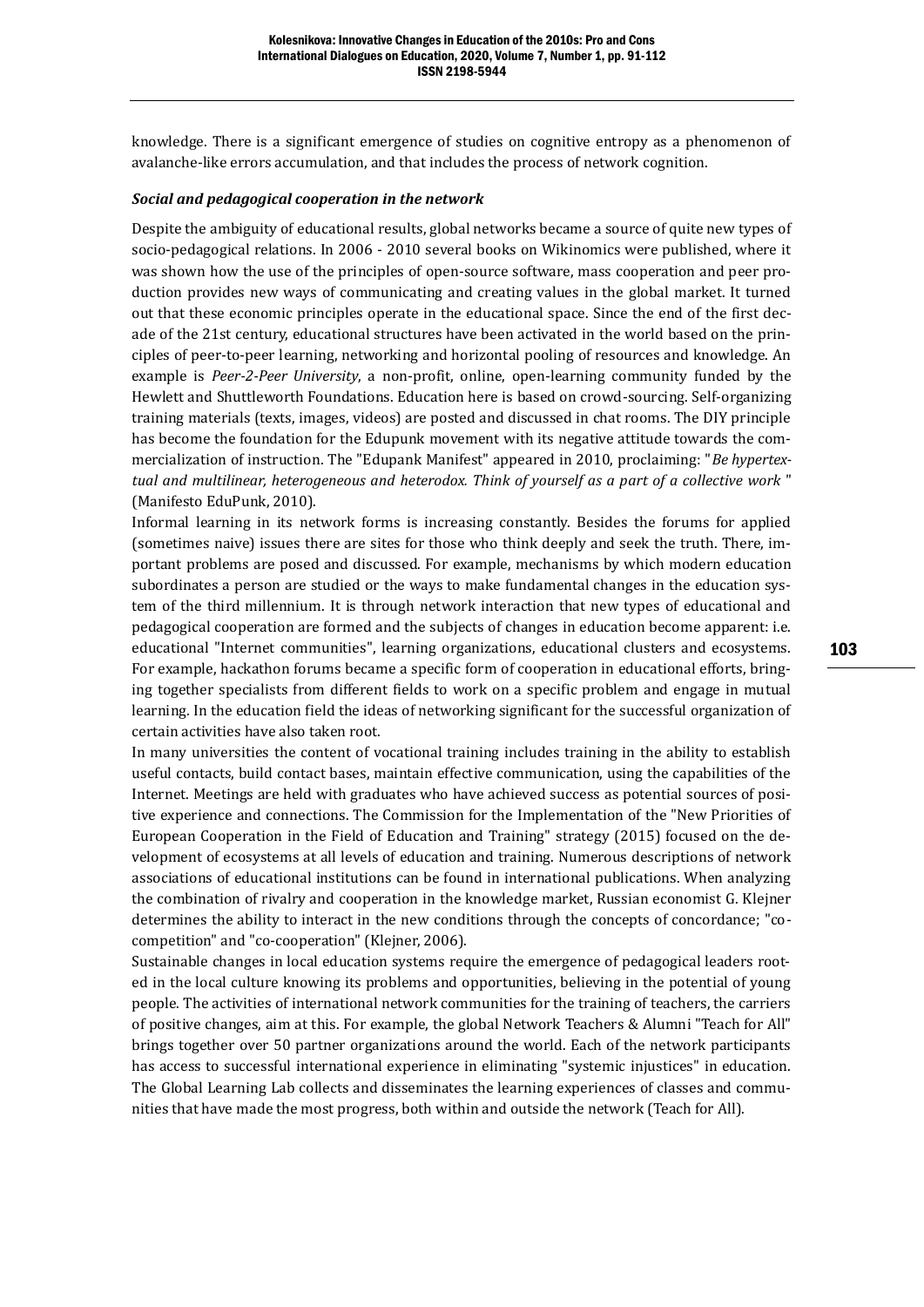#### *Global Network Risks*

Along with innovation potential, networks can be a threat. Some publications of recent years analyze the mechanisms of manipulating the user's behavior for commercial and other purposes. Against the growing tendency for network self-learning the problem of fake information is becoming more and more acute. Quite recently, an article by the Dutch researcher of network culture G. Lovink with the eloquent title "Requiem for the Network" appeared. Comparing the logic of building up network contacts with the capitalist imperative of expanding influence in the market sphere, he critically assesses the "garbage" quality of the content thus formed. G. Lovink cites the work of researchers from different countries who call for the use of network technologies to support alternative values of cooperation and common use while in the real world individualism and competition dominate (Lovink, 2020). Perhaps the appearance of such statements indicates the beginning of a mass awareness of the contradictory nature of the network educational potential.

Worth mentioning is one more important consequence of network development. It is the transfer to the virtual space of some typical socio-pedagogical problems due to the globalization of sources and forms of anti-social behaviour. As a result of aggression in society, the number of acts of violence has increased dramatically both inside the real educational space and in cyberspace. The network is multiplying videos of teenagers' attacks on peers and teachers. In recent years, alarming data are on the increase regarding the level of network aggression. It is reflected in terms such as cyberbullying – the Internet harassment of children and adolescents, cyber-stalking etc. On the initiative of the European Commission in 2004 - within the framework of the EU Safe Borders project, the Safer Internet Day was established, celebrated on the first Tuesday in February.

### Learning Content Transformation

By the end of the 2010s, the contradiction was identified between the development of ideas about "*how to teach*" (the technological side) and the lack of a clear understanding of "*what to teach*", what to include in the content of formal education. The structure of education content traditionally included knowledge, skills, experience activities and value system. Each of these components undergoes innovative changes. In a situation where the knowledge volume doubles every 18 months, the time interval between the moment of knowledge acquisition and the moment it becomes obsolete has significantly decreased. Because that knowledge changes from a normative to a probabilistic type, the value of factual knowledge has decreased. Standardized, fixed content is rapidly depreciating.

Training texts also change under the influence of the digital technologies. New perception formats initiate a hyper-textual presentation of learning material with a preference for figurative information. It can be anime, comics, dance etc. There is a shift in the methods of cognizing the world: from theoretical understanding to direct spontaneous action, which is not always conscious. The discourse of the new culture is forming through an appeal to emotions, personal beliefs and personal experience. The time has come when, as stated in the "Metamodernist Manifesto" of Luc Turner, any information, regardless of its true value, becomes the basis for empirical or aphoristic knowledge (Turner, 2011). When evaluating learning outcomes, the question arises of distinguishing between information, data, opinions and knowledge itself. However, the complexity of the modern world requires meta-cognition based on interdisciplinarity and transdisciplinarity (Kolesnikova, 2018). Therefore, around the world a transition is taking place from the STEM (natural sciencestechnologies-engineering-maths) system to the STEAM (natural sciences-technologies-engineeringart-maths) one.

In the last quarter of the previous century, in addition to new types of literacy, attention was paid to universal and flexible (soft) skills. But in recent years the central place in the structure of education content has been taken by *21st Century Competencies* (the Deloitte Report). They are associated 104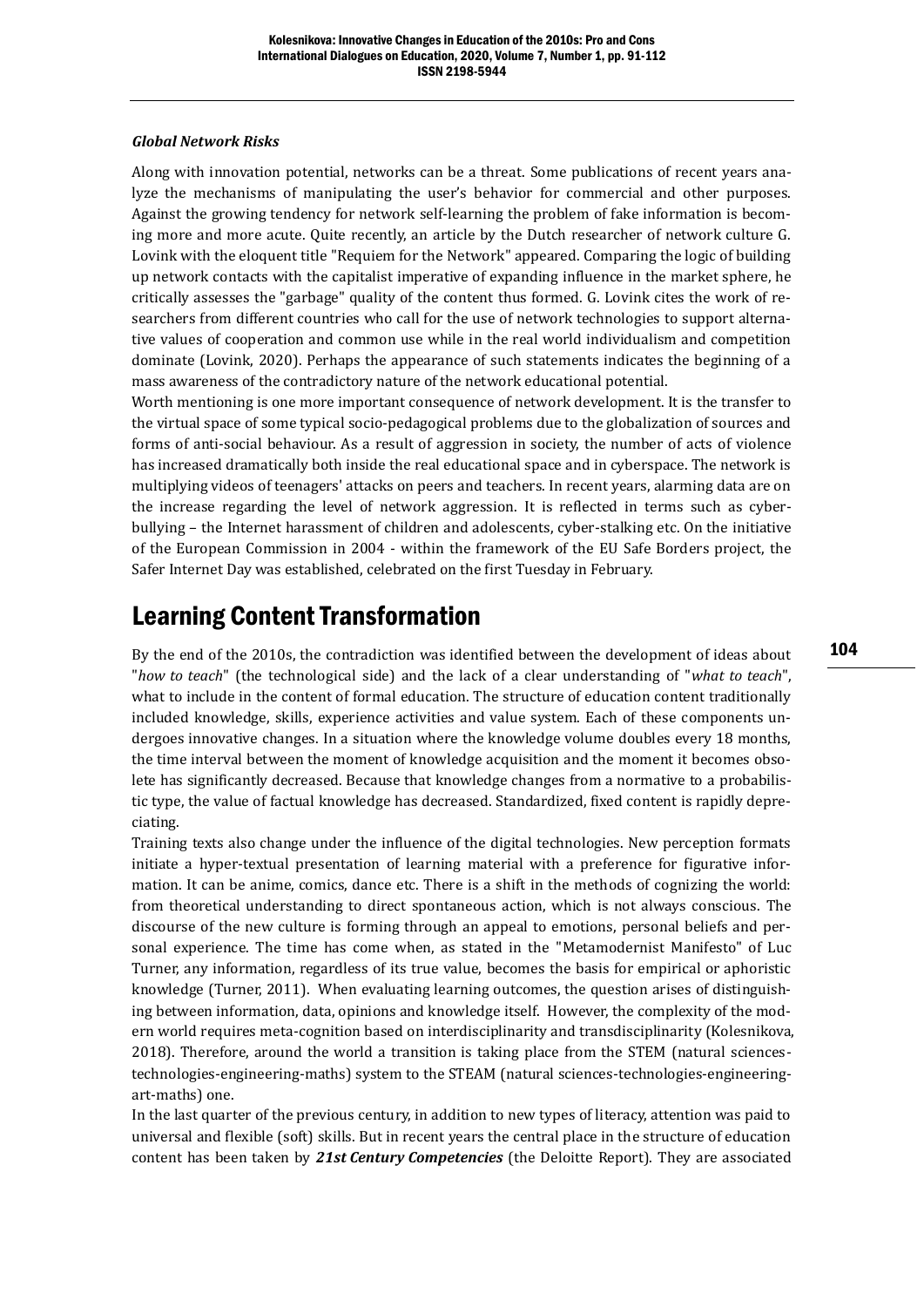with the development of information literacy, communicative culture, creativity, critical thinking, emotional intelligence, complex problem solving, but also with collaboration, self-organization and the ability to teach others. Innovative models of teaching "skills for the future" are being actively developed primarily in the field of IT and nanotechnology. An example is the international network «*Ecole42*» and the Russian School League RUSNANO. In different countries, training practice is focused on "Education for a World of Unscripted Problems". Their methodology is based on the idea of learning as a creative project process, with a free choice of disciplines, schedule of classes and educational trajectory.

With the total technologization of life and learning the question arises of combining abilities required on the labour market with those allowed to remain human (Shape of Jobs to Come). In this sense, the importance of such a component as humanistic values is increasing. In liquid modernity, where everything is possible and permissible there is the problem of correlating the meaning and goals of learning with values necessary to preserve our planet and maintain peace. What values should we talk about? First of all, about the values relating to the phenomenon of Life: the life of nature in its ecological state and human life in its existential sense. The environmental protection and ecology subjects are becoming more distinct in modern education. Many pedagogical publications appear on this score. In recent years, it is adolescents who have attracted the attention of adults to the environmental problems of their future. Suffice it to recall the Greta Thunberg phenomenon or the Canadian Teen Movement #*NoFutureNoChildren*.

But, up to now, pedagogy has paid too little attention to human life values, as defined above. Several aspects relevant to all ages are important here. We can talk about the propaedeutics of suicides among young people, the promotion of a healthy lifestyle etc. Let us dwell only on one innovative direction, which has become more apparent in recent years. The problem of aging, death and immortality more and more actively fits into the context of lifelong education, forming a new segment of the scientific and educational industry. The spread of healthy longevity and immortality ideas led to the emergence of programmes on the biology of aging, old age diseases, genetics and the epigenetics of aging. For example, the Buck Institute for Research on Aging specializes in the study of aging processes, offers training for researchers in this field, and implements programmes for graduate students, teachers, and adults. According to the gerontologist Aubrey de Gray and inventor Ray Kurzweil, by 2050 everyone will get a chance to achieve immortality by regularly taking courses for renewal and rejuvenating their body. However, it is worth noting that much in this direction is still ambiguous in terms of morality. In particular, this concerns the idea of creating immortal beings.

## Social Criticism of Formal Education

Despite all our efforts, both school and vocational training have so far had little interest in unlikely, but theoretically possible situations. The human factor in the form of the inability to act professionally in unexpected circumstances is increasingly the cause of disasters. No matter how impressive educational innovations related to the technological breakthrough of the third millennium are, many voices are now increasingly heard announcing the end of education in its accustomed form. Once again, with an interval of half a century (after I. Illich "Deschooling Society", 1971), the image of a "school-prison" pops up in the public mind. The question arises of the tyranny of formal education, where "students acquire fear of and dependence on the teacher and the system, learn conformism and submission.

French teacher and sociologist Jean-Pierre Lepréy writes about this in his book called "The End of Education? Commencement" (Lepri, 2012). Tony Wagner from the Harvard Innovation Laboratory convincingly proves in his books that the current model of education is outdated and has nothing to do with the life and work of most people (Wagner, 2008). Similar views are reflected in the book of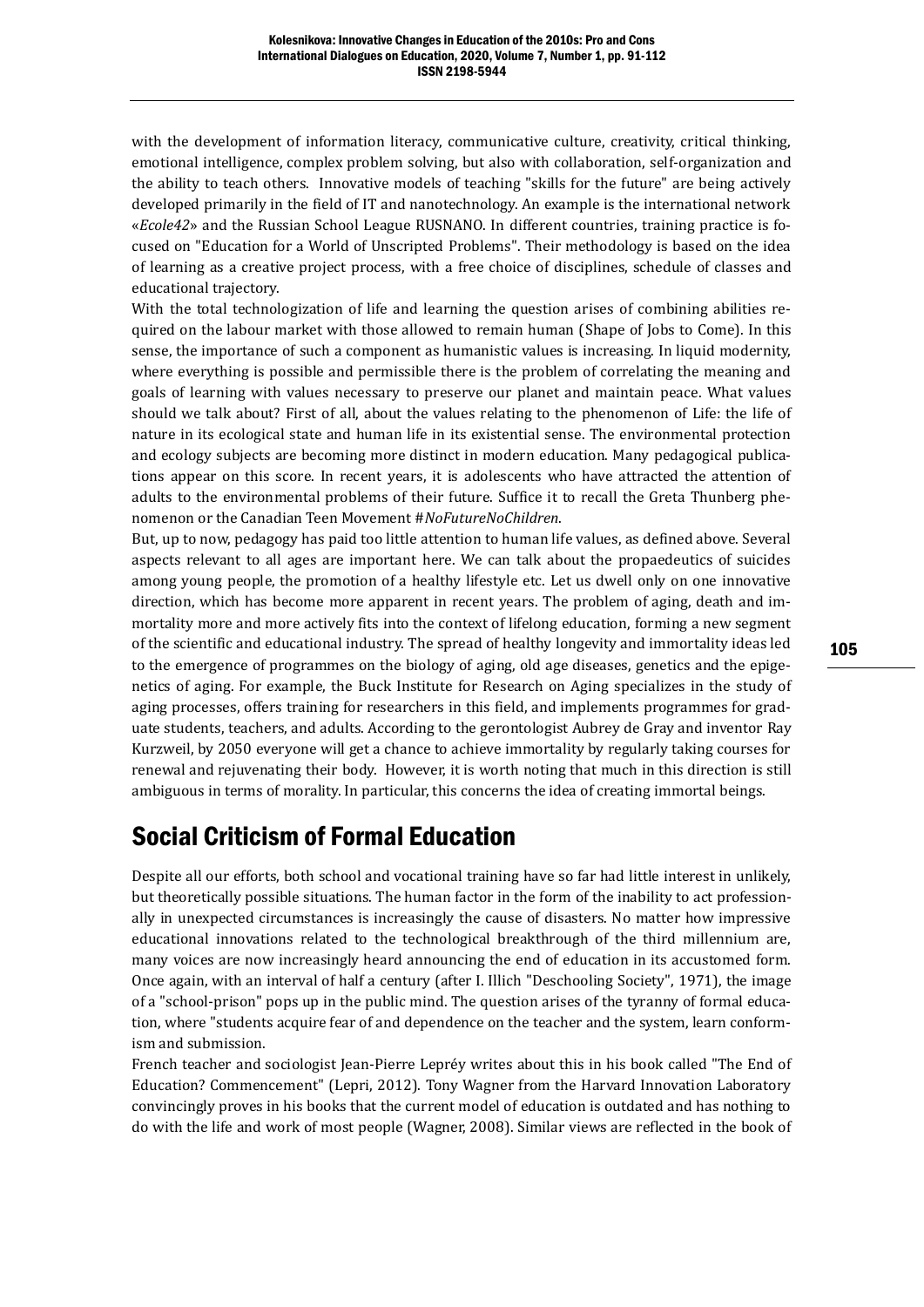the American teacher with 30 years of experience, J. Gatto, "Weapons of Mass Instruction. A Schoolteacher's Journey Through the Dark World of Compulsory Schooling" (Gatto, 2010).

The world feels the need for a radical education renewal. In the 2010s, a new round began in the development of the unschooling philosophy, which considers the experience of freely chosen activities, travels and the implementation of creative projects. The pedagogical community is trying to answer the question of how to use education to unleash creative talent and initiative in a global, knowledge-based civilization inextricably linked to the Internet. More and more educators and psychologists believe that, in order to raise children who can flourish in an ever-changing world, they should be entrusted with managing their own learning and development.

Awareness of the mismatch of formal education with modern life trends leads to the expansion of family initiatives in the training and education of their children. As specific options for network integration, such flows as "conscious parenting", "positive parenthood" arise. Around the world homeschooling has become more and more popular. The emergence of a new generation of autodidacts scooping up information on the Internet from an early age together with online learning allows them to create a "self-directed learning design". In addition to that, many young people are ready to take on teaching functions. A call "Unschooling Yourself" is accompanied by the appearance of net recommendations on how to engage in lifelong self-learning, how to find one's own educational path. Some personal sites provide numerous links to relevant tools, possible areas and methods of self-training. Some students upload videos that capture the routine of their learning activities. There is a new type of "bloggers-influencers" who talk about the life and events of the institution they study. Such stories are popular with those who lack educational motivation.

# The Role of the Younger Generation in the Changes of Learning Design

The idea of preparing the younger generation for the world renewal (Wagner, 2012) led to the emergence of adults' associations who decided to raise children who are ready for life, positive, with the right to vote in solving the ambitious tasks of building the future. In different countries and continents, special educational centres are being created that attract young people able to respond to global challenges. As an example, we can refer to *The Singularity University*, the *Shanghai American School*, *United World Colleges* or the Russian Educational Centre "*Sirius*." The research laboratories offer open training in creative solutions to real problems by creating networked local hubs that provide children with access to the latest technology from an early age. The organizers of such laboratories are convinced that many complex problems of our time can be solved through empathy, curiosity and game.

In the modern world, there are about 2 billion young people aged 10 to 24 years old. Each of them has great human potential and is adapted to modern digital technologies. Already the first fully digital generation in history has grown. The leading role in positive changes of education is increasingly shifting to them, who have a quite new mentality. It is the youth environment where online learning communities are increasingly emerging and ideas of a society of self-directed learners are put into action. Here one can talk about the phenomenon of highly motivated, digital, intercultural, personalized youth learning.

At the beginning of the 21st century, four students from the American University of Paris created the *Global Nomads Group*. This group united young people who believe in the power of communication, youth and common humanity. Now this virtual initiative brings together more than a million young people in 60 countries on all continents. They share their stories, empathizing with previously unknown people, imbued with a sense of a mankind community. This requires certain network communication skills, the ability to engage in storytelling and listen to the stories of others. The Global Nomads Group's activities are an example of training by concrete actions with the following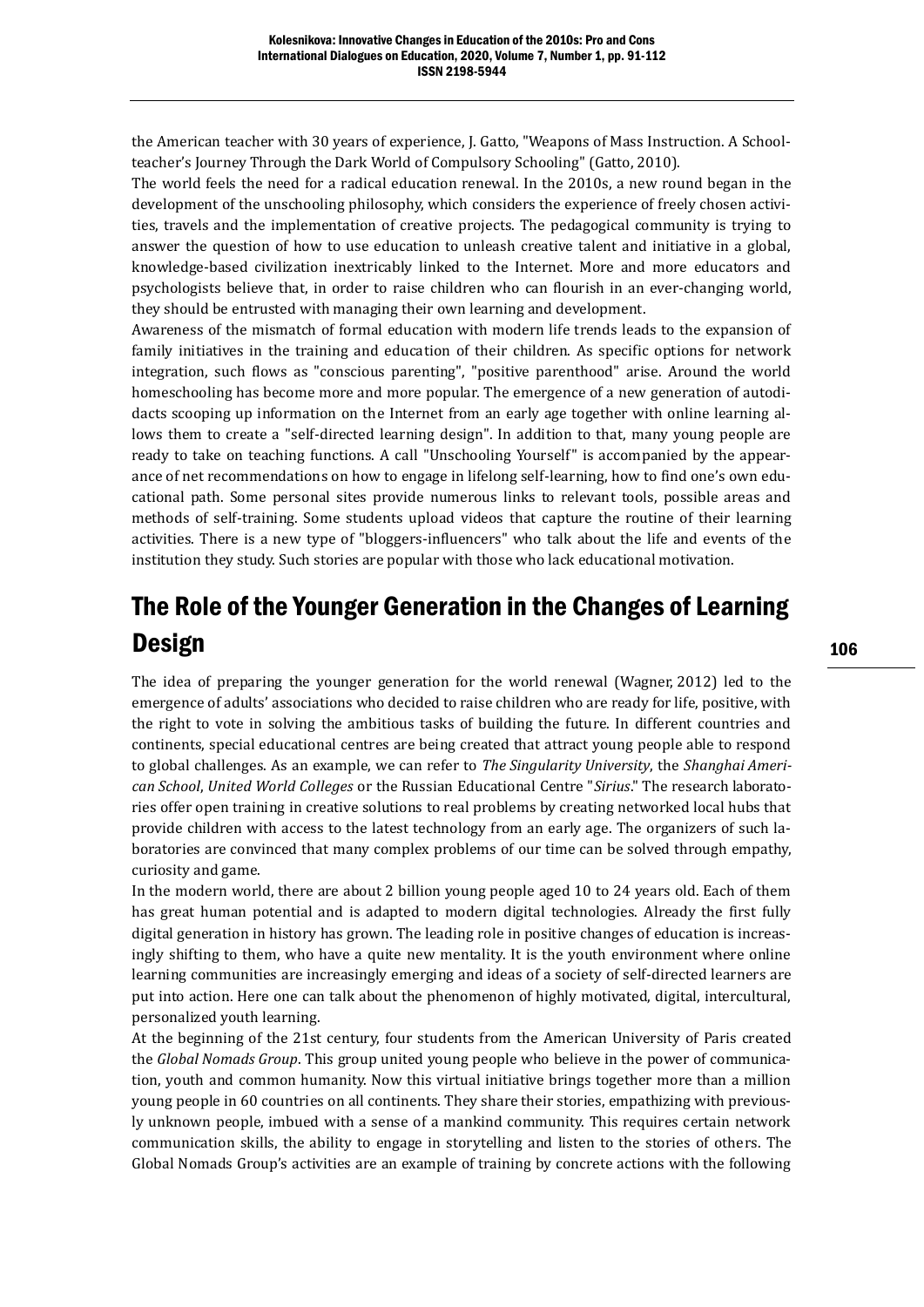logic: "*Learn through mini-lessons on the network - expand knowledge through global resources explore - share your creative stories*" (Global Nomads Group). Over the past decade, an extensive innovative space has been formed for training peers from different countries on the basis of "virtual exchange". The Virtual Exchange Coalition and the Saxelab Laboratory of Social Cognitive Neurobiology at the Massachusetts Institute of Technology are developing evaluative tools for measuring attitudes and skills that are acquired through virtual sharing. The tasks of professionalizing and supporting the best innovative practices of peer training have been established.

### Some Conclusions

The volume of this article does not allow for analyzing the array of innovative changes in education. Based on information offered, we can propose the following conclusions.

*1.* Everything is mixed up in the global educational space of the 21st century. Everywhere in the education system one can see the ambiguity and inconsistency of innovative results as characteristic of a metamodernism culture and liquid modernity. In international pedagogical publications and discussions of recent years, the metaphor "Uncertainty School" is increasingly found. In accordance with this, modern pedagogy faces the innovative task of conceptualizing uncertainty in the context of permanent changes in the education system. It can only be solved at an interdisciplinary and transdisciplinary level.

*2.* We see that innovative changes in education are first of all based on the integration of new economic and technological potentials. By the end of the 2010s, knowledge capitalization combined with the digitalization of education allowed a global market to form with a huge financial turnover. The influence of certain economic principles has been transferred step by step to the field of education. The capitalization and digitalization of knowledge, the introduction of technological innovations as the main engines of the development of education in addition to positive transformations (democratization, internationalization and openness) has produced a number of side effects. One of them is the new type of education inequality between generations and within generations – the digital divide.

Despite technological progress, good intentions and efforts undertaken by the international community, the possibility of learning for all on the planet is still very problematic. In addition to socioeconomic reasons, the political situation influences the level of education. In a number of countries, a generation is growing up, whose childhood and youth passes under permanent violence and wars. This interrupts the usual course of formal education, making the survival experience a priority source of activity for young people to learn, socialize and be socialized. An increasingly acute global problem is the training of migrants. According to Global Migration Indicators 2018, over 30 million school-age children are international migrants, and this number will increase.

Even so international educational policy is largely focused on the requirements of economic development, labour market conditions, and the development of new technologies. Humanitarian tasks related to the upbringing of the young generation, capable of positive global changes, are undertaken mainly at the level of community and private initiatives, covering the field of non-formal education.

*3.* In the digital age technologies become direct participants in the constitution of knowledge. The American philosopher Don Ihde defined this phenomenon as "technological intentionality." Digital forms of communication, the transfer of the learning process into virtual space transform the function of the teacher, who is not now the main carrier of educational content, but the mediator or facilitator in student communication with the information space. Students no longer adapt to the content of the teaching, but the content and teaching process adapt to them. This change in the logic of the educational process was named the "flipped classroom."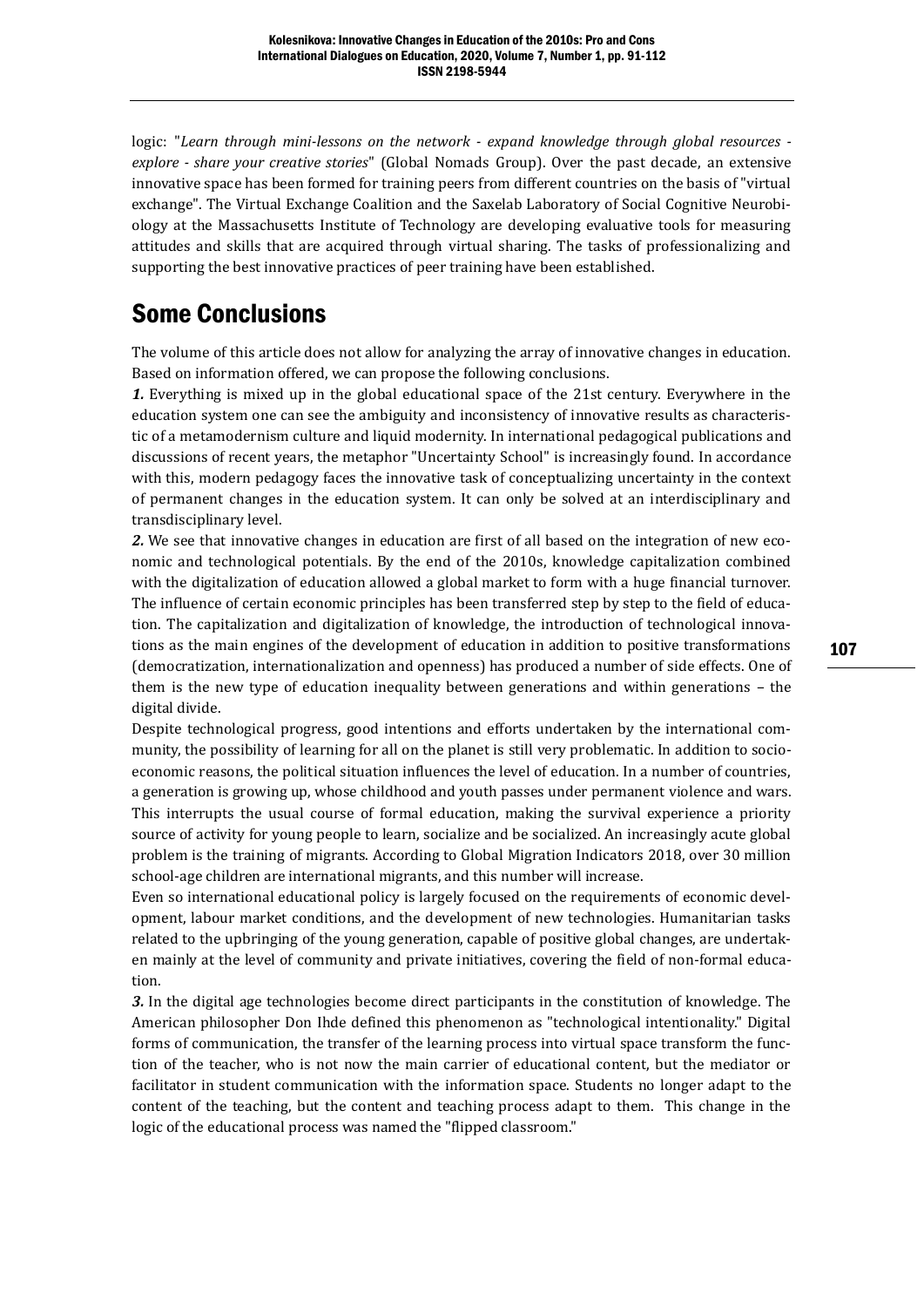The starting point in a non-linear learning process can be found by a freely cognizing person who is able to combine his/her efforts with an unlimited number of people according to the network principle. And there is a trend to transition from simple net groups to online communities and technosocial digital associations. The development of new educational practices raises such important issues in the digital and network age like the quality of collective intelligence, collective actions and joint design of democratic goods.

*4.* In the past two decades, the task of technological support for educational innovations came to the fore. But it's obvious that the task of bringing education into line with the challenges of time cannot be solved only at the technological level. On the one hand, technological development has created the prerequisites for the implementation of lifelong learning for everyone. On the other hand, society is addressing more and more claims to formal education institutions. In connection with the spread of non-formal education, learning networks, self-education practice and homeschooling the following question arises whether it is possible to study effectively without an institutional framework.

**5.** Pedagogical science and official teaching practice cannot keep pace with the permanent changes in educational reality and the rapid development of transdisciplinary knowledge. Only a fresh look at the training and education of a new generation in the context of liquid modernity can help. In addition, it is worth noting that the 21st century demonstrates a combination of fundamentally new technological capabilities with the pedagogical ideas and narratives of past centuries. In fact, does the "*Teach for All*" movement not return to the Comenius idea of "teaching everyone everything"? Does home-schooling not resemble the situation of Pestalozzi's famous book "How Gertrude teaches her children"? Does academic nomadism not develop the practice of educational travels dating back to the Middle-Ages? Is the principle of "peer2peer education" not close in meaning to the Lancasterian System? Is modern video storytelling not another historical variation of the didactic stories of the past? The same can be said about the method of projects, game methods or tutoring. Such examples can be continued. All this testifies to the need for the humanistic ideas and succession of experience in the course of innovative changes of the education system. Exactly this is constantly emphasized by educational scientists and representatives of other disciplines of human and social sciences, e.g. by participants of the biennial conferences on "Educational Innovations in Countries Around the World ..." under direction of A.K. Ellis (Ellis, 2019; see also Ellis, & Bond, 2016).

*6.* The concept of sustainable development integrates economic, technical, social and environmental approaches. Also, it presupposes a keeping of the ecosystems' ability to self-heal and adapt dynamically to change. However, along with the self-renewal of education as a kind of ecosystem there are signs of its systemic self-destruction. Primarily it's a loss of the pedagogical (humane) meaning of innovations (Kolesnikova, 2019) and risks for student health. To prevent any negative effects from the introduction of innovations on the education system, pedagogical monitoring and humanitarian expertise are required. Also, there is a need to teach each person the "rules of digital hygiene" and "digital sustainability", as well as protection of the self and others from the negative impact of technologies.

*7.* In recent months educational institutions all over the world have been forced to rapidly adapt to the corona virus situation. This is more evidence of "liquidity" and the unpredictability of our time. As it turns out, the technical opportunity for online learning or training is invaluable in situations of mass epidemics, when schools and universities are closed for long periods of quarantine. Also, museums, art galleries and theatres are developing educational work on their sites. It is difficult to predict what else innovative teaching and learning in this connection will have to develop. But in any case, it is important not to lose sight of the humanistic principles of pedagogical interaction.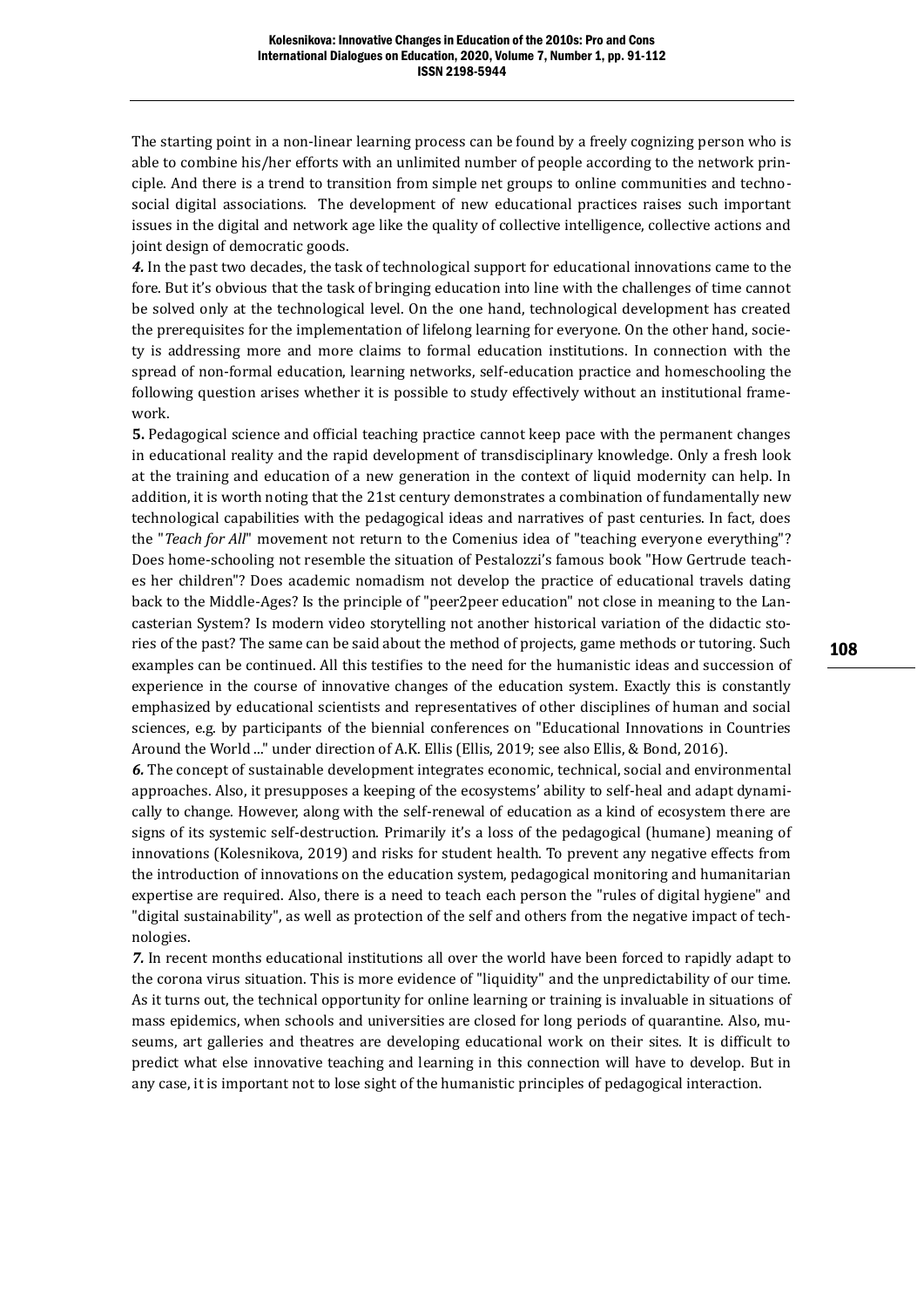### References

- Anderson, M. (2018). *Humanization in the Digital Age: A Critique of Technophilia in Education*. *URL: <https://pdfs.semanticscholar.org/ac60/ef7e3a33cb8d0ec5809e8be55dd316c0c58e.pdf>*(retrieved: 2020, April 21).
- Andreoli, V. (2019). *L'uomo col cervello in tasca. Come la rivoluzione digitale sta cambiando i nostri comportamenti.* Milano: Solferino. See also: Andreoli, V. Report "*L' uomo col cervello in tasca*" (Milan, 03.07.19). *URL: <https://www.youtube.com/watch?v=wQEvYsblTDM>* (retrieved: 2020, April 21).

Bauman, Z. (2000). *Liquid Modernity.* Cambridge: Polity Press.

Bauman, Z., & Donskis, L. (2013). *Moral Blindness.* Cambridge: Polity Press. *URL: [https://www.vdu.lt/wp-content/uploads/2015/04/PMDF\\_Donskis\\_1.pdf](https://www.vdu.lt/wp-content/uploads/2015/04/PMDF_Donskis_1.pdf)* (retrieved: 2020, April 21).

Bridle, J. (2018). *New Dark Age: Technology and the End of the Future*. London: Verso.

Carr, N. G. (2011). *The Shallows: What the Internet Is Doing to Our Brains.* W.W. Norton Inc. N.Y.

- Chesser, L. (2013). *A World of Knowledge: 50 Different Views of Education*. URL: *[http://www.opencolleges.edu.au/informed/features/a-world-of-knowledge-50-different-views-of](http://www.opencolleges.edu.au/informed/features/a-world-of-knowledge-50-different-views-of-education/#ixzz2lyEHqIpm)[education/#ixzz2lyEHqIpm](http://www.opencolleges.edu.au/informed/features/a-world-of-knowledge-50-different-views-of-education/#ixzz2lyEHqIpm)* (retrieved: 2020, April 21).
- Christou, Ch. (2010). Virtual Reality in Education. In *Affective, Interactive and Cognitive Methods for E-Learning Design: Creating an Optimal Education Experience*. Edition: 1, Chapter: 12. Publisher: IGI Global. Editors: Aimilia Tzanavari, Nicolas Tsapatsoulis. *URL: [https://www.researchgate.net/publication/272677840\\_Virtual\\_Reality\\_in\\_Education](https://www.researchgate.net/publication/272677840_Virtual_Reality_in_Education)* (retrieved: 2020, April 21).
- Clark, D. (2012). Report at TEDxGlasgow. URL: *[https://www.youtube.com/watch?v=dEJ\\_ATgrnnY](https://www.youtube.com/watch?v=dEJ_ATgrnnY)* (retrieved: 2020, April 21).

Conceptual Evolution and Policy Developments in Lifelong Learning (2011) UNESCO Institute for Lifelong Learning, p.v. URL: *<https://unesdoc.unesco.org/ark:/48223/pf0000192081>* (retrieved: 2020, April 21).

Cormier, D. (2012). *Embracing Uncertainty - Rhizomatic learning*. *Report. URL:*

*[https://www.youtube.com/watch?time\\_continue=30&v=VJIWyiLyBpQ](https://www.youtube.com/watch?time_continue=30&v=VJIWyiLyBpQ)* (retrieved: 2020, April 21). Cormier, D. (2018). *Making the Community the Curriculum*. *URL:*

*<https://davecormier.pressbooks.com/>* (retrieved: 2020, April 21).

Deloitte Report "*What key competencies are needed in the digital age? The impact of automation on employees, companies and education*" URL:

*[https://www2.deloitte.com/content/dam/Deloitte/ch/Documents/innovation/ch-en-innovation](https://www2.deloitte.com/content/dam/Deloitte/ch/Documents/innovation/ch-en-innovation-automation-competencies.pdf)[automation-competencies.pdf](https://www2.deloitte.com/content/dam/Deloitte/ch/Documents/innovation/ch-en-innovation-automation-competencies.pdf)* (retrieved: 2020, April 21)

- Epshtein, M. (2001). De'but de sieсle, ili Ot post k proto-. Manifest novogo veka. In: *Znamya, Nr.5, 2001*. *URL[:https://magazines.gorky.media/znamia/2001/5/de-but-de-siesle-ili-ot-post-k-proto](https://magazines.gorky.media/znamia/2001/5/de-but-de-siesle-ili-ot-post-k-proto-manifest-novogo-veka.html)[manifest-novogo-veka.html](https://magazines.gorky.media/znamia/2001/5/de-but-de-siesle-ili-ot-post-k-proto-manifest-novogo-veka.html)* (retrieved: 2020, April 21).
- Ellis, A.K. (2019). *Educational Innovations in Countries Around the World: Editorial Comments on the Contributions to a Symposium*, URL:

*<https://www.ide-journal.org/wp-content/uploads/2019/11/IDE-2-2019.pdf>* , pp. 6-10. (retrieved: 2020, April 21).

- Ellis, A. K., & Bond, J.B. (2016): *Research on Educational Innovations.* NewYork: Routledge.
- Foray, D. (2000). *Economics of Knowledge.* Cambridge: The MIT Press.

[Fourtané,](https://interestingengineering.com/author/susan-fourtane) S. (2019). *Augmented Reality: The Future of Education*. URL: *<https://interestingengineering.com/>* (retrieved: 2020, April 21).

Frayssinhes, J. (2016-1). Mathetics: transdisciplinary concept of learning in digital networks. In *Lifelong education: the XXI century, Nr.1 (13), 2016*. URL: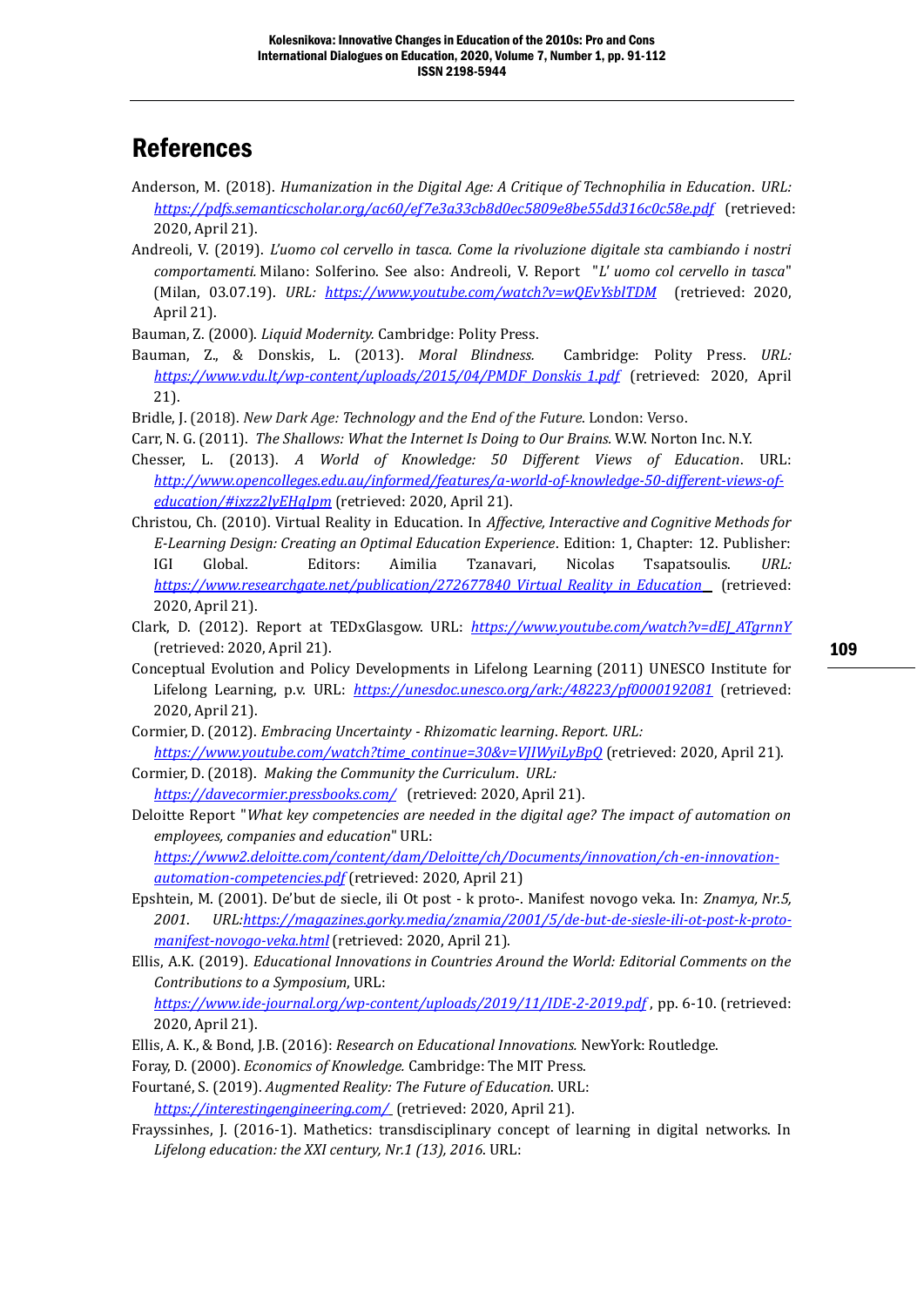*[https://lll21.petrsu.ru/journal/article\\_en.php?id=3074](https://lll21.petrsu.ru/journal/article_en.php?id=3074)* (retrieved: 2020, April 21).

- Frayssinhes J. (2016-4). Digital network learning: cooperation, collaboration and pedagogical innovations In *Lifelong education: the XXI century, Nr. 4(16), 2016. URL: [https://lll21.petrsu.ru/journal/article\\_en.php?id=3346](https://lll21.petrsu.ru/journal/article_en.php?id=3346)* (retrieved: 2020, April 21).
- Gatto, J. T. (2010). *Weapons of Mass Instruction. A Schoolteacher's Journey Through the Dark World of Compulsory Schooling.* London: New Society Publishers.
- Global Learning Landscape. *URL*: *<https://www.globallearninglandscape.org/>* (retrieved: 2020, April 21).
- Golz, R. (2012). *International Academy for the Humanization of Education (History)*. URL: *[https://www.sites.google.com/site/golzreinhard/home/international-academy-for-the](https://www.sites.google.com/site/golzreinhard/home/international-academy-for-the-humanization-of-education)[humanization-of-education](https://www.sites.google.com/site/golzreinhard/home/international-academy-for-the-humanization-of-education)*
- Golz, R., Graumann, O., & Whybra, D. (2019). The Humanization of Education: Some Major Contemporary Challenges for an Innovative Concept. In: *International Dialogues on Education: Past and Present, V.6, Nb.2.* URL: *[https://www.ide-journal.org/wp-content/uploads/2019/11/IDE-2-](https://www.ide-journal.org/wp-content/uploads/2019/11/IDE-2-2019.pdf) [2019.pdf](https://www.ide-journal.org/wp-content/uploads/2019/11/IDE-2-2019.pdf)* , pp. 30-42 (retrieved: 2020, April 21).

Global Nomads Group site. *URL: <https://www.gng.org/>* (retrieved: 2020, April 21).

- Graafland, J. H. (2018). *New technologies and 21st century children: Recent trends and outcomes.*  OECD Education Working Paper, No. 179. URL: *[https://www.oecd.org/officialdocuments/publicdisplaydocumentpdf/?cote=EDU/WKP\(2018\)15&d](https://www.oecd.org/officialdocuments/publicdisplaydocumentpdf/?cote=EDU/WKP(2018)15&docLanguage=En) [ocLanguage=En](https://www.oecd.org/officialdocuments/publicdisplaydocumentpdf/?cote=EDU/WKP(2018)15&docLanguage=En)* (retrieved: 2020, April 21).
- Grech, A., & Camilleri, A. F. (2017). *Blockchain in Education*. Luxembourg*:* Publications Office of the European Union. URL:

*[https://oerknowledgecloud.org/sites/oerknowledgecloud.org/files/jrc108255\\_blockchain\\_in\\_educ](https://oerknowledgecloud.org/sites/oerknowledgecloud.org/files/jrc108255_blockchain_in_education(1).pdf) [ation\(1\).pdf](https://oerknowledgecloud.org/sites/oerknowledgecloud.org/files/jrc108255_blockchain_in_education(1).pdf)* (retrieved: 2020, April 21).

Illich, I. (1971). *Deschooling Society/Phenomenology of School.* Harper & Row.

- Inclusion and Education (2020). URL: *<https://en.unesco.org/gem-report/report/2020/inclusion>* (retrieved: 2020, April 21).
- ISCED (2011). International Standard Classification of Education. UNESCO Institute for Statistics (UIS). URL:

*[http://uis.unesco.org/sites/default/files/documents/international-standard-classification-of](http://uis.unesco.org/sites/default/files/documents/international-standard-classification-of-education-isced-2011-en.pdf)[education-isced-2011-en.pdf](http://uis.unesco.org/sites/default/files/documents/international-standard-classification-of-education-isced-2011-en.pdf)* (retrieved: 2020, April 21).

ISTE Standards (2016). URL: *<https://www.iste.org/standards>* (retrieved: 2020, April 21).

- Karryev, B. S. (2016). *Hroniki IT-revolyuciii. Internet, kommunikacii, mass-media.* Idatel'skaya sistema Ridero. URL: *<https://www.litmir.me/br/?b=431285&p=1>* (retrieved: 2020, April 21).
- Kirby, A. (2009). *Digimodernism: How New Technologies Dismantle the Postmodern and Reconfigure Our Culture.* New-York: Continuum Publishing Corporation.
- Klejner, G. (2006). Mikroekonomika znanij i mify sovremennoj teorii. In *Vysshee obrazovanie v Rossii.*  N. 9. - S. 32-37.
- Kolesnikova, I. A. (2017). Academic Ghostwriting as the Marker of Imitation of Scientific and Educational Activity. In *Lifelong education: the XXI century.* № 2 (18). DOI: [10.15393/j5.art.2017.3509](http://dx.doi.org/10.15393/j5.art.2017.3509) . URL:

*<https://lll21.petrsu.ru/journal/article.php?id=3509>* (retrieved: 2020, April 21).

- Kolesnikova, I. (2018). STRATÉGIE TRANSDISCIPLINAIRE DE LA RECHERCHE SUR L'ÉDUCATION PERMANENTE. URL: *<http://ciret-transdisciplinarity.org/> [and] [http://ciret](http://ciret-transdisciplinarity.org/ARTICLES/KOLESNIKOVA.pdf)[transdisciplinarity.org/ARTICLES/KOLESNIKOVA.pdf](http://ciret-transdisciplinarity.org/ARTICLES/KOLESNIKOVA.pdf)* (retrieved: 2020, April 21).
- Kolesnikova, I. (2019). Post-pedagogicheskij sindrom epohicifro modernizma. In *Vysshee obrazovanie v Rossii № 8-9 [*or English version: Kolesnikova, I. (2019). Post-pedagogical Syndrome of the Digimodernism Age. In *RUNAE*, 219-245. URL: *<http://runae.info/index.php/RUNAE/issue/view/4>* (retrieved: 2020, April 21).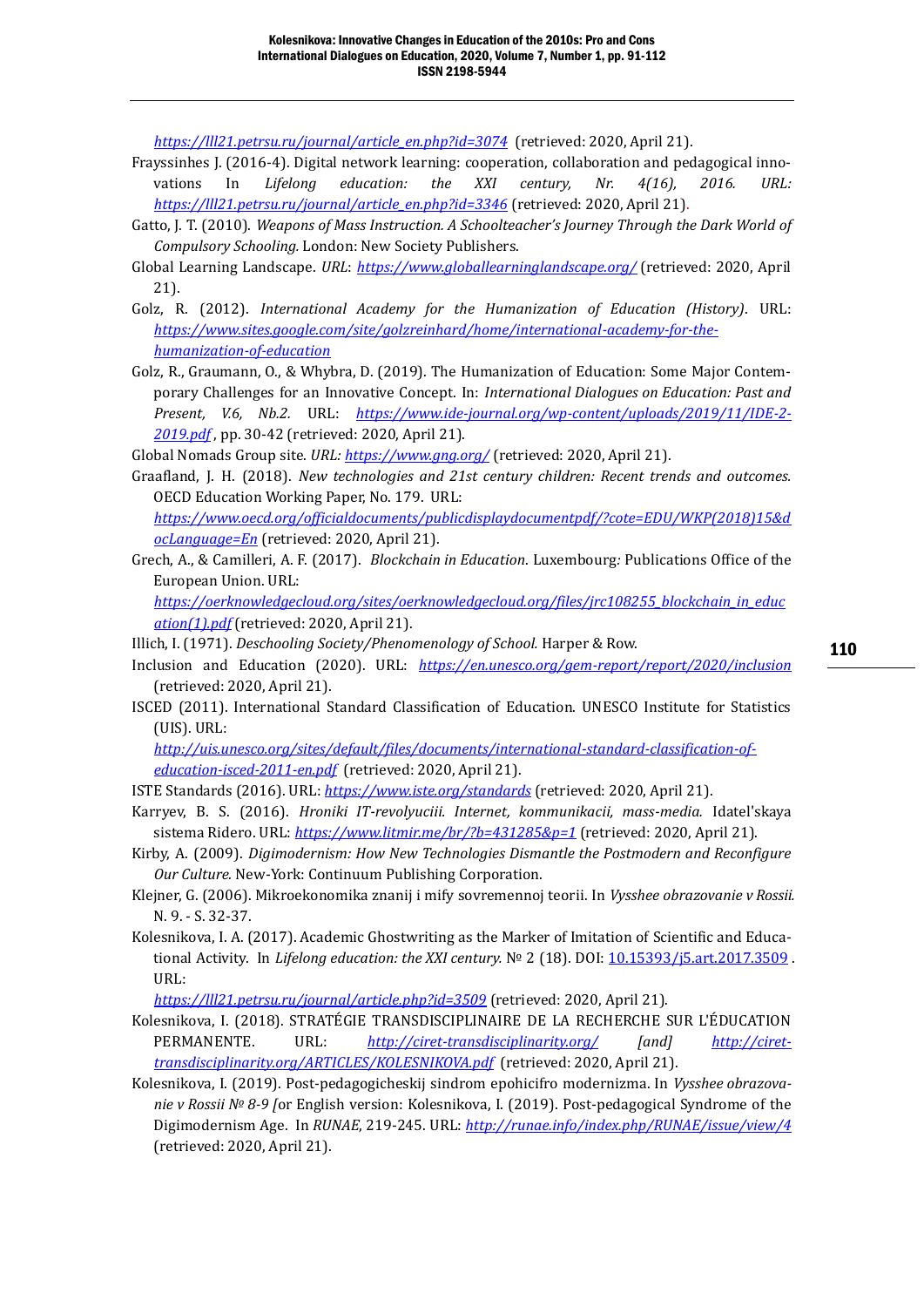Kurpatov, A. (2020). *Speech in Davos*, 29.01.2020. URL: *[https://www.youtube.com/watch?v=GbLclnu-](https://www.youtube.com/watch?v=GbLclnu-QGc)[QGc](https://www.youtube.com/watch?v=GbLclnu-QGc)* (retrieved: 2020, April 21).

Lepri, J.-P. (2012). *La fin de l'éducation ? Commencements*… Editions l'Instant Présent. Lovink, G. (2020). *Requiem for the Network*. URL:

*<https://networkcultures.org/geert/2020/01/28/geert-lovink-requiem-for-the-network/>* (retrieved: 2020, April 21).

Manifest. Gumanisticheskaya pedagogika: xxi vek. (2015). In *Novaya gazeta, 112*, *pp. 14-16.* Manifesto EduPunk (2010). URL:

*[https://web.archive.org/web/20120723032909/http://dialogica.com.ar/edupunk/](https://web.archive.org/web/20120723032909/http:/dialogica.com.ar/edupunk/)* (retrieved: 2020, April 21).

- Moulier-Boutang, Ya. (2012). *Cognitive Capitalism.* Polity Press
- Müller-Eiselt, R., & Dräger, J. (2015). *Die digitale Bildungsrevolution. Der radikale Wandel des Lernens und wie wir ihn Gestalten können.* MÜNCHEN: DVA.
- Nine Elements. Nine Themes of Digital Citizenship. At the *Digital Citizenship site.* URL: *<https://www.digitalcitizenship.net/nine-elements.html>* (retrieved: 2020, April 21).
- Osiceanu, M-E. (2015). Psychological Implications of Modern Technologies: 'Technofobia' versus 'Technophilia.' In *Procedia-Social and Behavioral Sciences 180*, *pp. 2-8, 2015.* URL: *[https://www.researchgate.net/publication/277934892\\_Psychological\\_Implications\\_of\\_Modern\\_Tec](https://www.researchgate.net/publication/277934892_Psychological_Implications_of_Modern_Technologies_Technofobia_versus_Technophilia) [hnologies\\_Technofobia\\_versus\\_Technophilia](https://www.researchgate.net/publication/277934892_Psychological_Implications_of_Modern_Technologies_Technofobia_versus_Technophilia)* (retrieved: 2020, April 21).
- Peters, M. A., & Bulut, E. (2011). *Cognitive Capitalism, Education and Digital Labor.* New York, Bern, Berlin, Bruxelles, Frankfurt am Main, Oxford, Wien, 2011. XLII. URL: *[https://www.researchgate.net/publication/234669054\\_Cognitive\\_Capitalism\\_Education\\_and\\_Digit](https://www.researchgate.net/publication/234669054_Cognitive_Capitalism_Education_and_Digital_Labor) [al\\_Labor](https://www.researchgate.net/publication/234669054_Cognitive_Capitalism_Education_and_Digital_Labor)* (retrieved: 2020, April 21).
- Peters, M. A. (2009). Education, Creativity and the Economy of Passions: New Forms of Educational Capitalism. In *Thesis Eleven. Vol. 96, issue: 1*, *pp. 40-63*, *2009*. URL: *<https://journals.sagepub.com/doi/abs/10.1177/0725513608099119>* (retrieved: 2020, April 21).
- Raymond, E. S. (2001). *The Cathedral and the Bazaar. Musings on Linux and Open Source by an Accidental Revolutionary.* O'Reilly & Associates, Inc.
- Ribble, M., & Park, M. (2019). *The Digital Citizenship Handbook for School Leaders: Fostering Positive Interactions Online.* International Society for Technology in Education*.* URL: *[https://ec.europa.eu/commission/sites/beta-political/files/communication-strengthening](https://ec.europa.eu/commission/sites/beta-political/files/communication-strengthening-european-identity-education-culture_en.pdf)[european-identity-education-culture\\_en.pdf](https://ec.europa.eu/commission/sites/beta-political/files/communication-strengthening-european-identity-education-culture_en.pdf)* (retrieved: 2020, April 21).
- Shape of Jobs to Come. At *Science: [So what? So everything]* URL: *[https://magazine.fbk.eu/wp](https://magazine.fbk.eu/wp-content/uploads/2017/03/future_jobs_sheet.pdf)[content/uploads/2017/03/future\\_jobs\\_sheet.pdf](https://magazine.fbk.eu/wp-content/uploads/2017/03/future_jobs_sheet.pdf)* (retrieved: 2020, April 21).
- Teach for All. URL: *<https://teachforall.org/>* (retrieved: 2020, April 21).
- Tiven, M., B., & Fuchs, E. R. with Bazari, A., & MacQuarrie, A. (2018). *Evaluating Global Digital Education: Student Outcomes Framework.* Global Cities Inc. New York, NY: Bloomberg Philanthropies and the Organisation for Economic Co-operation and Development. URL: *[https://www.oecd.org/pisa/Evaluating-Global-Digital-Education-Student-Outcomes-](https://www.oecd.org/pisa/Evaluating-Global-Digital-Education-Student-Outcomes-Framework.pdf)[Framework.pdf](https://www.oecd.org/pisa/Evaluating-Global-Digital-Education-Student-Outcomes-Framework.pdf)* (retrieved: 2020, April 21).
- Transforming our world: the 2030 Agenda for Sustainable Development (2015). At *Sustainable Development Knowledge Platform* URL:

*<https://sustainabledevelopment.un.org/post2015/transformingourworld>* (retrieved: 2020, April 21).

Tuomi, I. (2018). *The Impact of Artificial Intelligence on Learning, Teaching, and Education: Policies for the Future*. Luxembourg: Publications Office of the European Union. DOI: 10.2760/12297 Report number: EUR 29442 EN. URL:

*[https://www.researchgate.net/publication/329544152\\_The\\_Impact\\_of\\_Artificial\\_Intelligence\\_on\\_L](https://www.researchgate.net/publication/329544152_The_Impact_of_Artificial_Intelligence_on_Learning_Teaching_and_Education_Policies_for_the_Future) [earning\\_Teaching\\_and\\_Education\\_Policies\\_for\\_the\\_Future](https://www.researchgate.net/publication/329544152_The_Impact_of_Artificial_Intelligence_on_Learning_Teaching_and_Education_Policies_for_the_Future)* (retrieved: 2020, April 21).